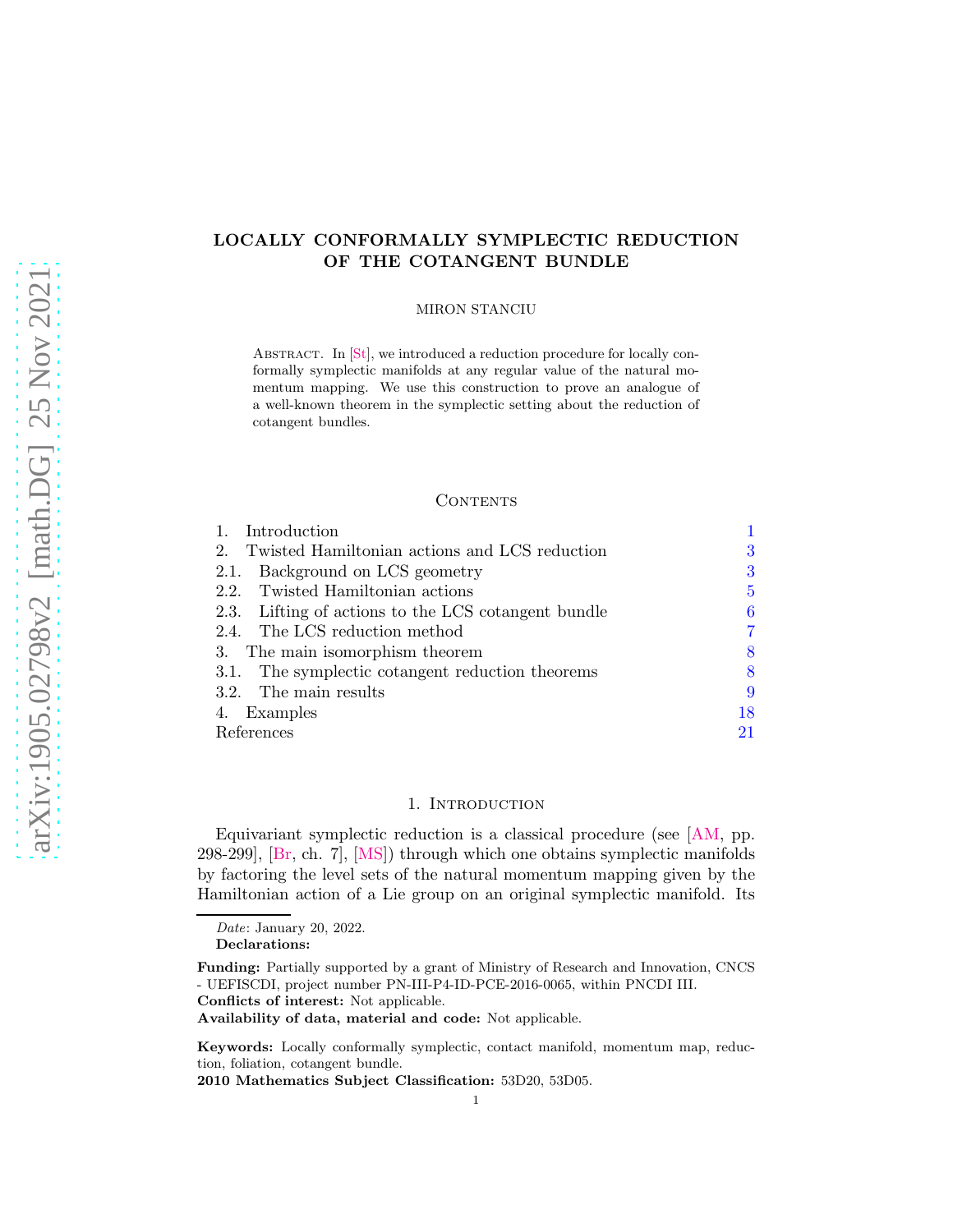<span id="page-1-0"></span>importance in understanding symplectic geometry and topology, as well in obtaining new examples, is hard to overestimate.

Before a general reduction theory was properly developed, the reduction of the cotangent bundle was studied by Smale, [\[Sm\]](#page-21-1), and it was Marsden and Weinstein, [\[MW1\]](#page-20-4), [\[MW2\]](#page-20-5), who applied further techniques to different physical systems which admitted noncanonical Poisson bracket formalisms, such as the rigid body, fluid or magnetohydrodynamic systems. For an in depth historical overview of symplectic reduction and its deep ties to physical phenomena, see [\[MMOPR,](#page-21-2) Chapter 1].

The canonical symplectic structure of the cotangent bundle of any differentiable manifold has a kind of universality property with respect to reduction. Namely, if a group  $G$  acts on a manifold  $Q$  such that the quotient  $Q/G$  is a manifold, the action can be naturally lifted to a Hamiltonian action on the cotangent bundle  $T^*Q$  and the reduction at 0 of  $T^*Q$  is symplectomorphic with the cotangent bundle  $T^*(Q/G)$ . When performing reduction at a non-zero regular value of the natural momentum map, the symplectomorphism becomes a symplectic embedding, see [Theorem 3.3](#page-7-2) where we reproduce the theorem proved in [\[MMOPR,](#page-21-2) Theorem 2.2.1].

Locally conformally symplectic (LCS for short) manifolds are quotients of symplectic manifolds by a discrete group of homotheties of the symplectic form. Alternatively, they are manifolds which are locally conformal to symplectic manifolds; this can be reformulated to require that a non-degenerate 2-form satisfy a differential equation. Although the definition (not explicitly stated) appears in 1943, [\[Lee\]](#page-20-6), this geometry is widely studied only since the seminal work of I. Vaisman,  $[V]$ , in which the fact that they are natural phase spaces of Hamiltonian dynamical systems, more general than the symplectic manifolds, is also pointed out, thereby giving a physics motivation behind their further study. For a survey on recent progress in LCS geometry, see [\[Baz\]](#page-20-7). A result due to Eliashberg & Murphy, [\[EM\]](#page-20-8), showed that LCS structures exist on all compact almost complex manifolds with non-trivial one-cohomology (see Section [2](#page-2-0) for a precise statement). This gave new impetus on the research on LCS manifolds.

Symplectic reduction was first adapted to the LCS setting by Haller & Rybicki, [\[HR1\]](#page-20-9). They introduced a method of reducing submanifolds of LCS manifolds with special properties, but which does not apply, generally, to level sets of natural momentum maps determined by a Lie group action. In [\[St\]](#page-21-0), we introduced an LCS reduction scheme which generalizes the equivariant symplectic method and works, with similar hypotheses, for any regular value of the natural momentum map.

On the other hand, the cotangent bundle of a manifold has many LCS structures, given by choices of a closed 1-form on the manifold (this was first noticed by [\[HR2,](#page-20-10) Example 3.1]). It is then natural to try to adapt the symplectic cotangent reduction theorems to the LCS setting. A useful observation is that if a Lie group acts on a manifold, determining a principal bundle, then the corresponding action on the cotangent bundle has the same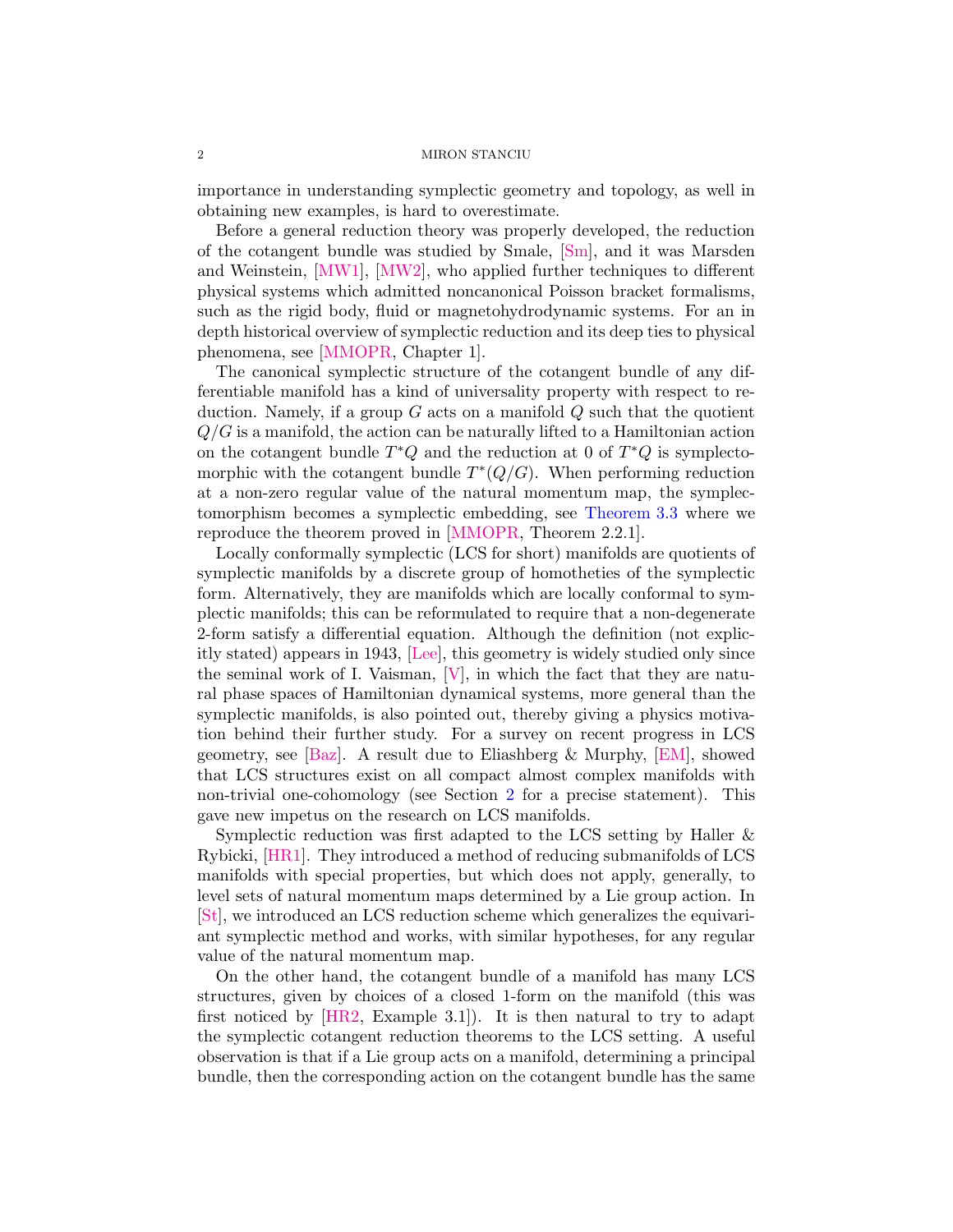<span id="page-2-2"></span>natural momentum map considered with the symplectic structure, as well as with any LCS structure.

Our main result in this paper [\(Theorem 3.5\)](#page-8-1) is that the universality result of [\[MMOPR,](#page-21-2) Theorem 2.2.1], reproduced in [Theorem 3.3,](#page-7-2) is true, in the same conditions, for the LCS structures of a cotangent bundle, reduced as in [\[St\]](#page-21-0), at any regular value. As the precise statement depends on a few definitions and notations which will be presented in the preliminaries, for now we can only give an outline of the result at regular value zero:

Theorem: Let Q be a manifold with a free and proper action of a Lie group G and take  $\overline{\theta} \in \Omega^1(Q/G)$  a closed 1-form. Denote by  $\theta = p^*\overline{\theta}$ , where  $p: Q \longrightarrow Q/G$  is the natural projection.

By the result of [\[HR2\]](#page-20-10), these 1-forms determine two explicit LCS structures: one on  $T^*Q$  given by  $\theta$ , and one on  $T^*(Q/G)$  given by  $\overline{\theta}$ .

Moreover,  $G$  has an action on  $T^*Q$  which is compatible with its LCS structure. Let  $\mu : T^*Q \longrightarrow \mathfrak{g}^*$  be the corresponding natural momentum mapping.

Then, denoting by  $(T^*Q)_0$  the LCS reduction at regular value 0 of  $T^*Q$ , there is a canonical and explicit LCS isomorphism

$$
(T^*Q)_0 \simeq T^*(Q/G).
$$

For a general value  $\xi$ , additional hypotheses have to be assumed to obtain the desired result, namely that there is an LCS embedding between the natural LCS manifolds that occur. We follow the main result with a discussion of those hypotheses, providing both examples and counterexamples of cases in which they cannot hold and moreover the result itself is not true.

In addition to the result itself, this shows the naturality of the reduction scheme introduced in [\[St\]](#page-21-0).

The paper is organized as follows. In Section [2](#page-2-0) we introduce the necessary background for LCS geometry and recall our constructions in [\[St\]](#page-21-0). Section [3](#page-7-0) recalls the statement of the cotangent reduction theorems in symplectic geometry, then presents the statement and proof of our main result. The paper ends with the description of several examples which show the necessity of the hypotheses in our statement.

## 2. Twisted Hamiltonian actions and LCS reduction

<span id="page-2-1"></span><span id="page-2-0"></span>2.1. Background on LCS geometry. We use this subsection to explain the setting for our theorem, starting with a few basic definitions .

**Definition 2.1:** A manifold M with a non-degenerate two-form  $\omega$  is called locally conformally symplectic (for short,  $LCS$ ) if there exists a closed oneform  $\theta$  such that

$$
d\omega = \theta \wedge \omega.
$$

In that case,  $\omega$  is called the LCS form and  $\theta$  is called the Lee form of  $\omega$ .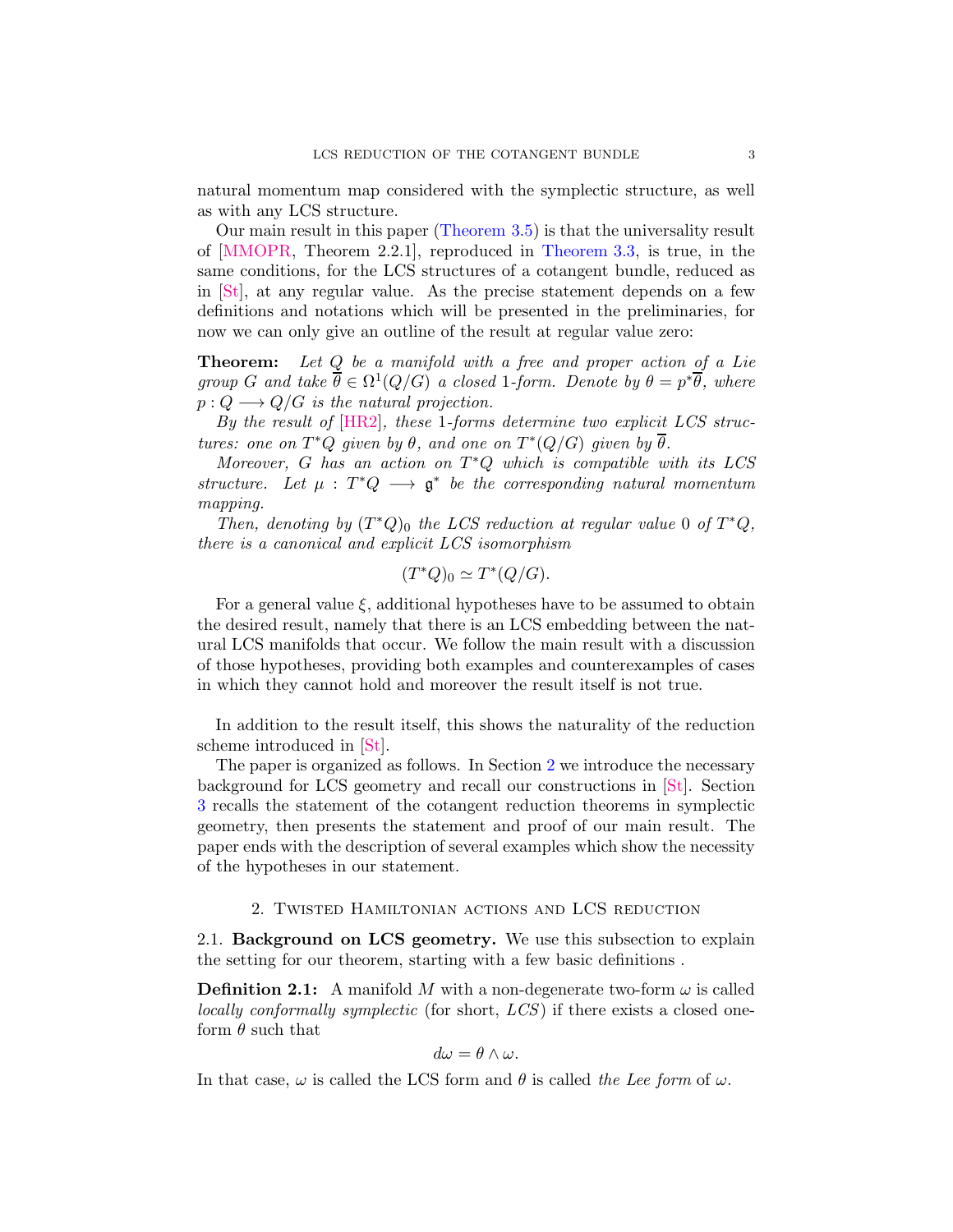It was recently proven by Y. Eliashberg and E. Murphy that LCS manifolds are widespread:

**Theorem 2.2:** ([\[EM\]](#page-20-8)) Let  $(M, J)$  be a closed 2n-dimensional almost complex manifold and  $[\eta]$  a non-zero cohomology class in  $H^1(M,\mathbb{Z})$ . Then there exists a locally conformally symplectic structure  $(\omega, \theta)$  in a formal homotopy class determined by J, with  $\theta = c \cdot \eta$  for some real  $c \neq 0$ .

**Definition 2.3:** Let  $(M, \omega, \theta)$  be an LCS manifold. Define the twisted de Rham operator

$$
d_{\theta} = d - \theta \wedge \; : \Omega^{\bullet}(M) \longrightarrow \Omega^{\bullet+1}(M).
$$

In particular,  $d_{\theta} \omega = 0$ . Since  $d\theta = 0$ , we have  $d_{\theta}^2 = 0$ , so this operator defines the so-called twisted or Lichnerowicz cohomology

$$
H_{\theta}^{\bullet}(M) = \frac{\text{Ker } d_{\theta}}{\text{Im } d_{\theta}}.
$$

**Definition 2.4:** On an LCS manifold  $(M, \omega, \theta)$ , we can introduce a new differential operator:

$$
\mathcal{L}^{\theta}_{X} : \Omega^{\bullet}(M) \longrightarrow \Omega^{\bullet}(M)
$$

the twisted Lie derivative along the vector field  $X$ , via the formula

$$
\mathcal{L}_X^{\theta} \alpha = \mathcal{L}_X \alpha - \theta(X) \alpha.
$$

Using the usual Cartan equality, we see that  $\mathcal{L}^{\theta}_{X}$  satisfies a similar equality for the operator  $d_{\theta}$ , namely

$$
\mathcal{L}_X^{\theta} \alpha = d_{\theta} i_X \alpha + i_X d_{\theta} \alpha.
$$

**Definition 2.5:** In a symplectic vector space  $(V, \omega)$ , given a subspace  $W \leq V$ , we denote by

$$
W^{\omega} = \{ v \in V \mid \omega(v, W) = 0 \} \le V
$$

the  $\omega$ -dual of W. Since  $\omega$  is non-degenerate, we have

$$
\dim W + \dim W^{\omega} = \dim V.
$$

Note that the above sum is not necessarily direct.

Remark 2.6: The LCS condition is conformally invariant in the following sense. If  $\omega$  is an LCS form on M with Lee form  $\theta$ , then  $e^f \omega$  is also an LCS form with Lee form  $\theta + df$ , for any  $f \in C^{\infty}(M)$ . Therefore, it is sometimes more interesting to work with an LCS structure

$$
[(\omega,\theta)] = \{ (e^f \omega, \theta + df) \mid f \in \mathcal{C}^{\infty}(M) \}
$$

on  $M$  rather than with particular forms in that structure. Note that there exists a symplectic form conformal to a given LCS form with Lee form  $\theta$  if and only if  $[\theta] = 0 \in H^1(M)$ ; in this case, the structure is called globally conformally symplectic (GCS).

<span id="page-3-0"></span>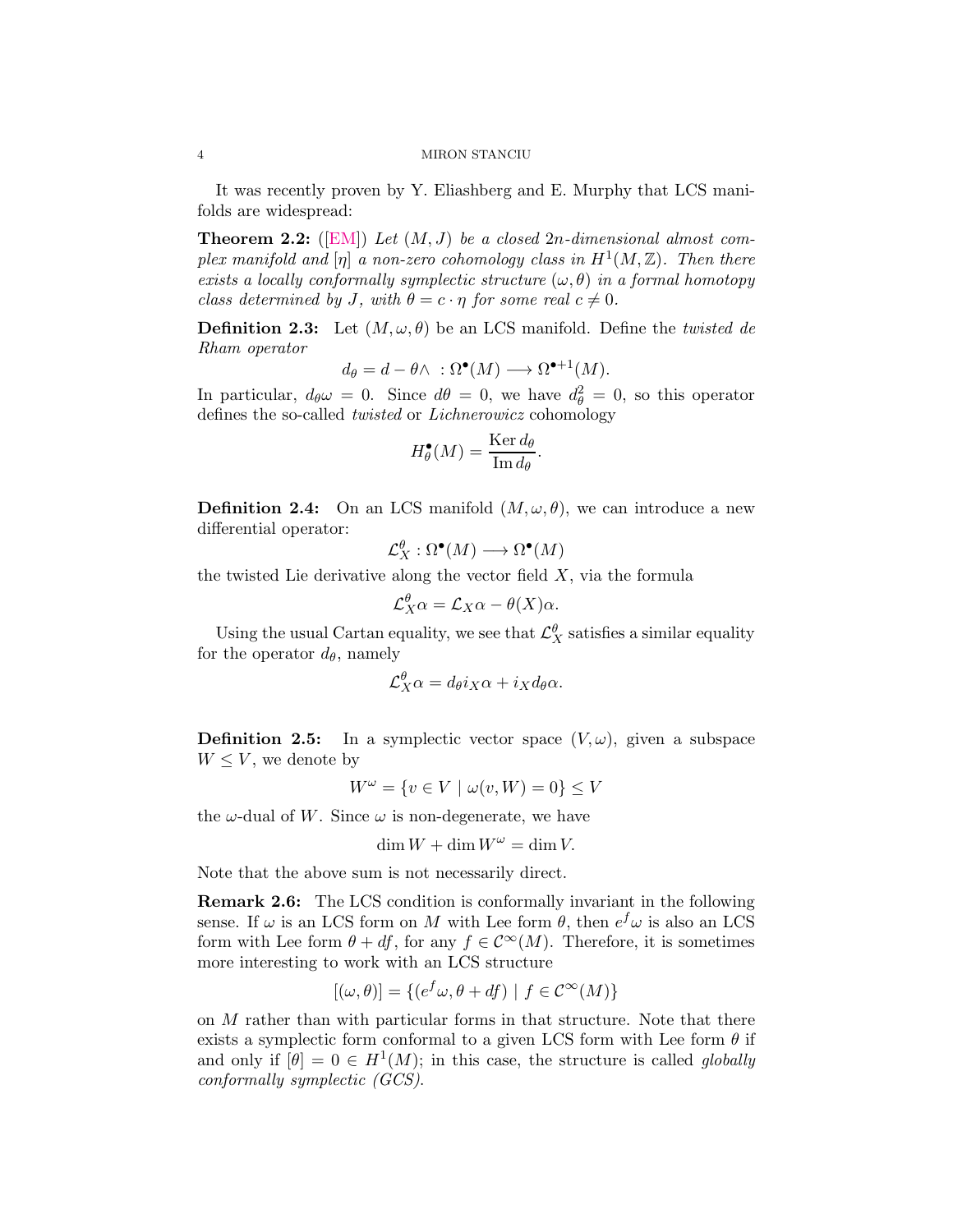<span id="page-4-4"></span><span id="page-4-3"></span>The following example gives a class of LCS structures on any cotangent bundle and will provide the setting for the main theorem of this article:

Example 2.7: ([\[HR2\]](#page-20-10)) In addition to the canonic symplectic structure, the cotangent bundle of a given manifold Q can be endowed with LCS structures: Consider the tautological 1-form  $\eta$  on  $T^*Q$ , defined in any point  $\alpha_x \in T^*_xQ$ by

$$
\eta_{\alpha_x}(v) = \alpha_x(\pi_*v).
$$

Then, for any  $\theta$  a closed 1-form on  $Q$ ,  $\omega_{\theta} = d_{\pi^* \theta} \eta$  is an LCS form on  $T^*Q$ (which is not globally conformally symplectic unless  $\theta$  is exact).

<span id="page-4-0"></span>2.2. Twisted Hamiltonian actions. We now define the notions of twisted Hamiltonian actions and of natural momentum mappings (these are the same used by  $[V]$ ,  $[HR1]$ ,  $[BGP]$  and  $[I]$ , among others).

**Definition 2.8:** Let  $(M, \omega, \theta)$  be an LCS manifolds and G a Lie group acting on it.

i) For any  $a \in \mathfrak{g}$ , denote by  $X_a$  the fundamental vector field on M associated to a,

$$
(X_a)_x = \frac{d}{dt}_{|t=0} (e^{ta} \cdot x).
$$

ii) The action is called twisted symplectic if

$$
g^*\omega = e^{\varphi_g}\omega
$$
 and  $g^*\theta = \theta + d\varphi_g, \forall g \in G$ ,

for  $\varphi_g$  some smooth function on M.

iii) The action is called *twisted Hamiltonian* if, in addition, for any  $a \in \mathfrak{g}$ , the 1-form  $i_{X_a}\omega$  is  $d_{\theta}$ -exact, say

$$
d_{\theta}\rho_a = i_{X_a}\omega.
$$

<span id="page-4-1"></span>**Remark 2.9:** If  $\theta$  is not exact, then the functions  $\rho_a$  as above are uniquely determined (see e.g.  $[St, Proposition 2.4]$  $[St, Proposition 2.4]$ ). As the non-symplectic setting is the interesting one for us, we will assume this to be the case.

<span id="page-4-2"></span>**Proposition 2.10:** If  $\omega$  (and thus  $\theta$ ) is G-invariant and the action is twisted Hamiltonian, then  $\theta(X_a) = 0$  for all  $a \in \mathfrak{g}$ .

Proof. Indeed,

$$
0 = d_{\theta} i_{X_a} \omega = \mathcal{L}_{X_a}^{\theta} \omega - i_{X_a} d_{\theta} \omega = -\theta(X_a) \omega.
$$

Since  $\omega$  is non-degenerate, this implies  $\theta(X_a) = 0$ , as required.

**Definition 2.11:** For a twisted Hamiltonian action of G on  $(M, \omega, \theta)$ , keeping the notations above, define the natural momentum mapping to be:

$$
\mu: M \longrightarrow \mathfrak{g}^*, \ \mu(x)(a) = \rho_a(x), \ \forall a \in \mathfrak{g}.
$$

**Remark 2.12:** Since we operate under the assumption that  $\theta$  is not exact, the above momentum mapping is indeed natural, as it does not depend on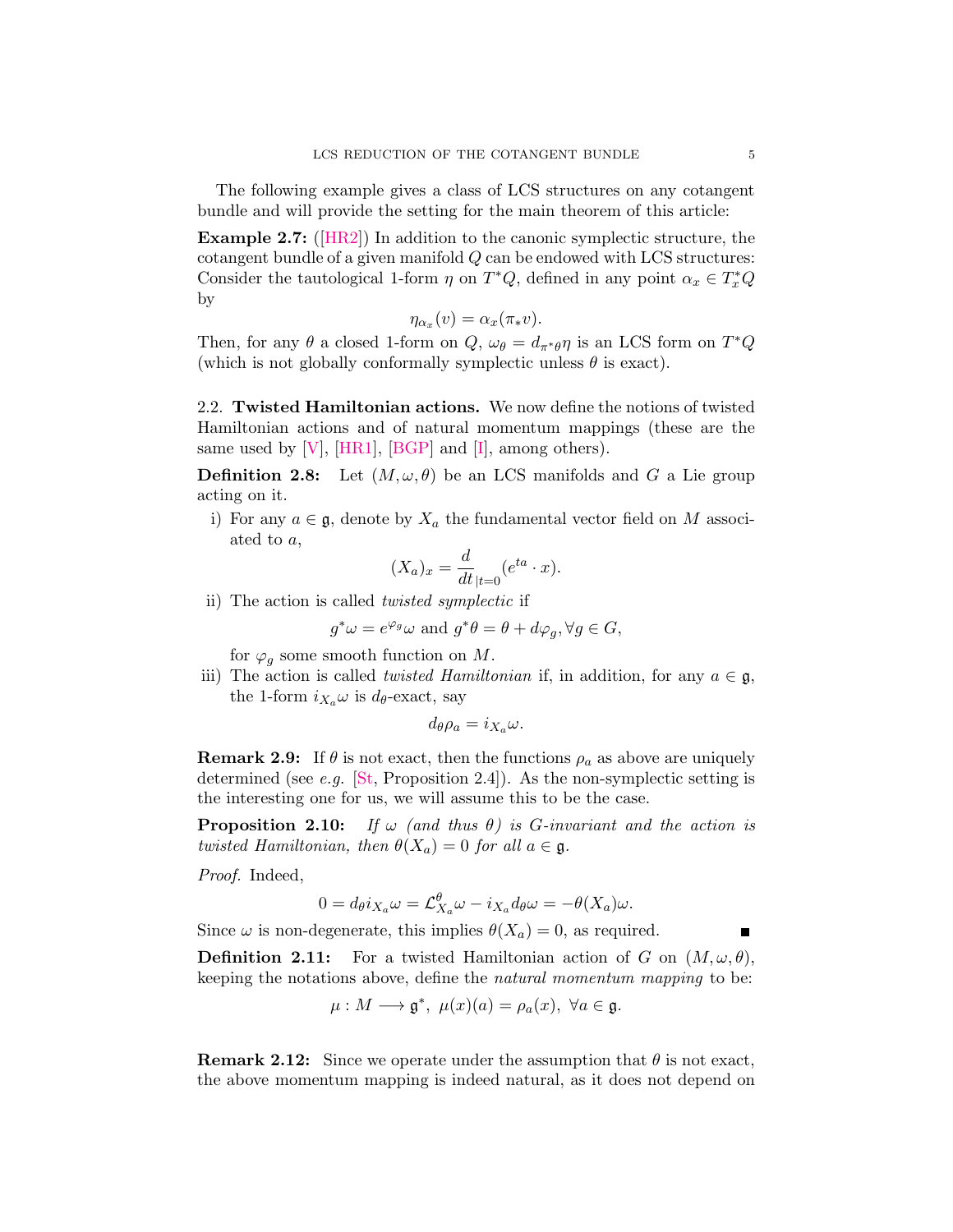any choice for the functions  $\rho_{\theta}$  (see [Remark 2.9](#page-4-1) as opposed to the symplectic case, where the momentum mapping is not generally unique, see  $e.g.$  [\[Br,](#page-20-2) Lecture 7]). From now on, we will refer to it in short as the momentum mappping.

<span id="page-5-1"></span>**Proposition 2.13:** Let  $(M, \omega, \theta)$  be an LCS manifold with a group action G. Assume  $\omega = d_{\theta} \eta$ , with  $\eta$  and  $\theta$  G-invariant.

Then the action is twisted Hamiltonian with momentum mapping

$$
\mu(x)(a) = -\eta_x((X_a)_x).
$$

Proof. We have, by [Proposition 2.10,](#page-4-2)

$$
0 = \mathcal{L}_{X_a} \eta = \mathcal{L}_{X_a}^{\theta} \eta = d_{\theta}(\eta(X_a)) + i_{X_a} \omega \implies i_{X_a} \omega = -d_{\theta}(\eta(X_a)).
$$

 $\blacksquare$ 

<span id="page-5-0"></span>2.3. Lifting of actions to the LCS cotangent bundle. We now use [Proposition 2.13](#page-5-1) to make a quick computation in order to determine the momentum mapping for the action of a group on the cotangent bundle endowed with an LCS structure, as in [Example 2.7.](#page-4-3)

Recall that, given an action of a Lie group  $G$  on a manifold  $Q$ , one can define a natural action of G on the cotangent bundle  $T^*Q$  via push-forward:

$$
g \cdot \alpha_q = (g^{-1})^*(\alpha_q) \in T^*_{g \cdot q}Q, \text{ for any } q \in Q.
$$

<span id="page-5-2"></span>Proposition 2.14: Consider Q a manifold and G a connected Lie group acting freely and properly on it. Let  $\theta$  be a closed 1-form on Q such that  $\theta(X_a) = 0$ , for all  $a \in \mathfrak{g}$ .

- i) Denote by  $\tilde{X}_a$  the fundamental vector fields of the natural action of G on  $T^*Q$  by push-forward. Then  $\pi_*\tilde{X}_a = X_a$ .
- ii) This action is twisted Hamiltonian.
- iii) The momentum mapping is given by the formula

$$
\mu: T^*Q \longrightarrow \mathfrak{g}^*, \ \mu(\alpha)(a) = -\alpha(X_a).
$$

and all its values are regular.

Proof. We compute the projection of the fundamental vector fields:

$$
\pi_*((\tilde{X}_a)_{\alpha_q}) = \pi_*\left(\frac{d}{dt}\Big|_{t=0} e^{ta} \cdot \alpha_q\right) = \frac{d}{dt}_{t=0}(\pi(e^{ta} \cdot \alpha_q))
$$

$$
= \frac{d}{dt}_{t=0}(e^{ta} \cdot q) = (X_a)_q.
$$

For the last two items, we use the criterion given in [Proposition 2.13.](#page-5-1) Indeed,  $\omega_{\theta} = d_{\pi^* \theta} \eta$  and the tautological form  $\eta$  is G-invariant. Furthermore,

$$
\mathcal{L}_{X_a}\theta = d(\theta(X_a)) + i_{X_a}d\theta = 0,
$$

so  $\theta$  is also G-invariant. By Proposition 2.13, the action is twisted Hamiltonian with momentum mapping

$$
\mu(\alpha)(a) = -\eta_{\alpha}((\tilde{X}_a)_{\alpha}) = -\alpha(X_a).
$$

<span id="page-5-3"></span>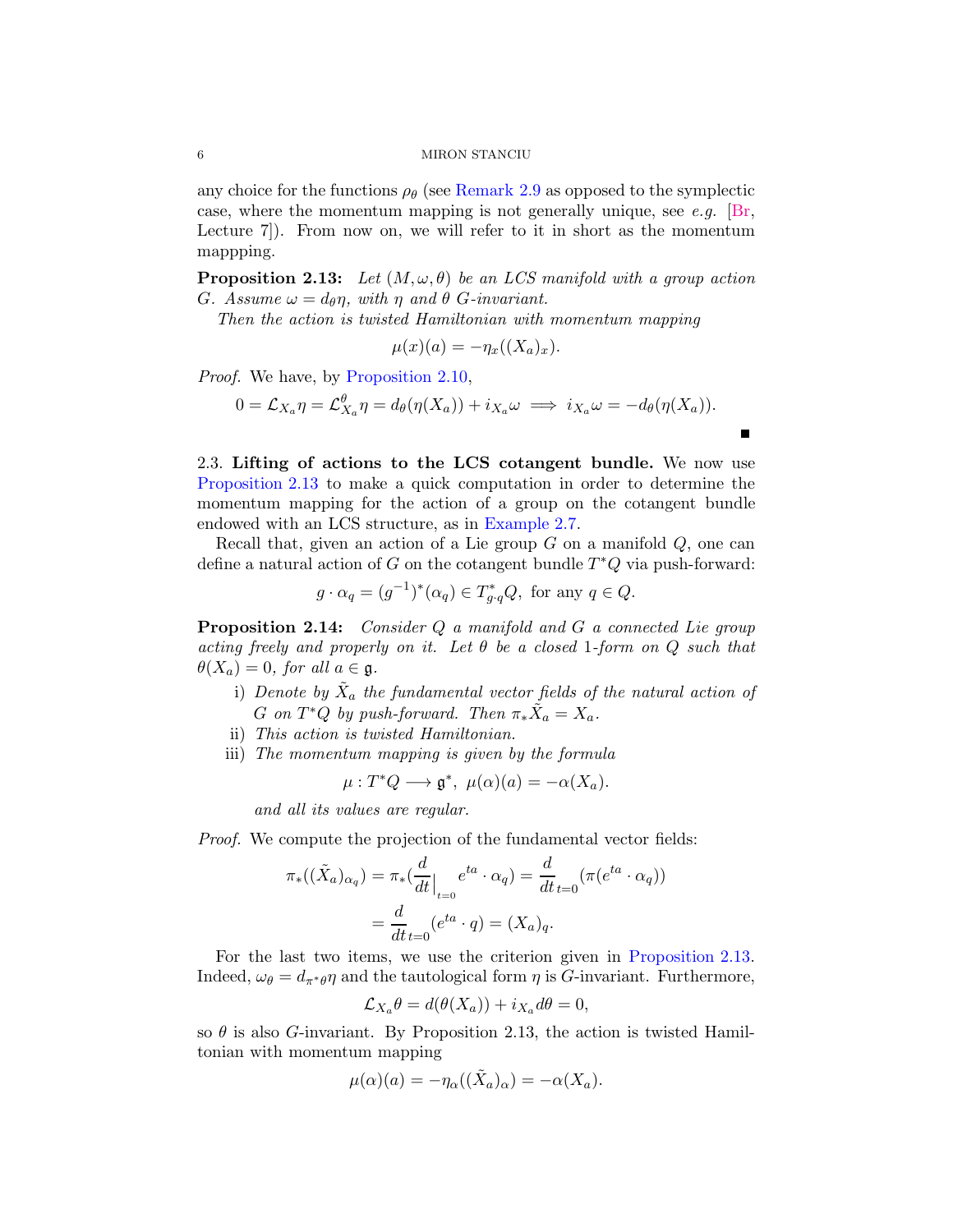<span id="page-6-3"></span>Notice that  $\mu$  does not depend on the chosen  $\theta \in \Omega^1(Q)$ .

Take  $\xi \in \mathfrak{g}^*$ . For  $\xi$  to be a regular value, we must show that codim Ker  $d_{\alpha}\mu =$ dim G for any  $\alpha \in \mu^{-1}(\xi)$ . Take  $\omega_0 = d\eta$ . Then a simple calculation shows

$$
(\text{Ker } d\mu)^{\omega_0} = \{ X_a \mid a \in \mathfrak{g} \}.
$$

As the action is free and proper, the right hand side is of dimension dim G.

<span id="page-6-0"></span>2.4. The LCS reduction method. In order to make this article more self-contained, we end by reproducing the LCS reduction theorem proven in [\[St\]](#page-21-0), accompanied by a few technical remarks we will need later.

<span id="page-6-1"></span>**Theorem 2.15:** ([\[St,](#page-21-0) Theorem 3.15]) Let  $(M, \omega, \theta)$  be a connected LCS manifold and G a connected Lie group acting twisted Hamiltonian on it.

Let  $\mu$  be the momentum mapping and  $\xi \in \mathfrak{g}^*$  a regular value. Denote by  $\mathcal{F} = T\mu^{-1}(\xi) \cap (T\mu^{-1}(\xi))^{\omega}$ . Assume that one of the following conditions is met:

- The action of G preserves the LCS form  $\omega$ .
- $\xi \wedge \theta_x(X) = 0$  for all  $x \in \mu^{-1}(\xi)$  and there exists a function h on  $\mu^{-1}(\xi)$  such that  $\theta_{|\mathcal{F}} = dh$ .

If  $M_{\xi} := \mu^{-1}(\xi)$  is a smooth manifold and  $\pi : \mu^{-1}(\xi) \longrightarrow M_{\xi}$  is a submersion, then  $M_{\xi}$  has an LCS structure such that the LCS form  $\omega_{\xi}$ satisfies

$$
\pi^* \omega_{\xi} = e^f \omega_{|\mu^{-1}(\xi)}
$$

for some  $f \in C^{\infty}(\mu^{-1}(\xi)).$ 

<span id="page-6-2"></span>Moreover, one can take  $f = h$ ; in particular,  $f = 0$  if the action preserves the LCS form.

**Remark 2.16:** In the above setting,  $\mathcal{F} = T\mu^{-1}(\xi) \cap (T\mu^{-1}(\xi))^{\omega}$  is, by definition, a distribution. It can, however, be shown to be involutive (see [\[St,](#page-21-0) Remark 3.2]), hence it generates a foliation, and whenever we quotient a set by  $\mathcal F$  we mean its quotient by the corresponding foliation.

Moreover, the following can be proven (see [\[St,](#page-21-0) Equation 3.6]):

$$
(T\mu^{-1}(\xi))^{\omega} = \{X_a + \xi(a)\theta^{\omega} \mid a \in \mathfrak{g}\}
$$

and

$$
T\mu^{-1}(\xi)\cap (T\mu^{-1}(\xi))^{\omega}=\{X_a+\xi(a)\theta^{\omega}\mid a\in\mathfrak{g}_{\xi}\},\
$$

where  $\omega^{\theta}$  is the  $\omega$ -dual of  $\theta$  *i.e.*  $\omega(\theta^{\omega}, \cdot) = \theta$ .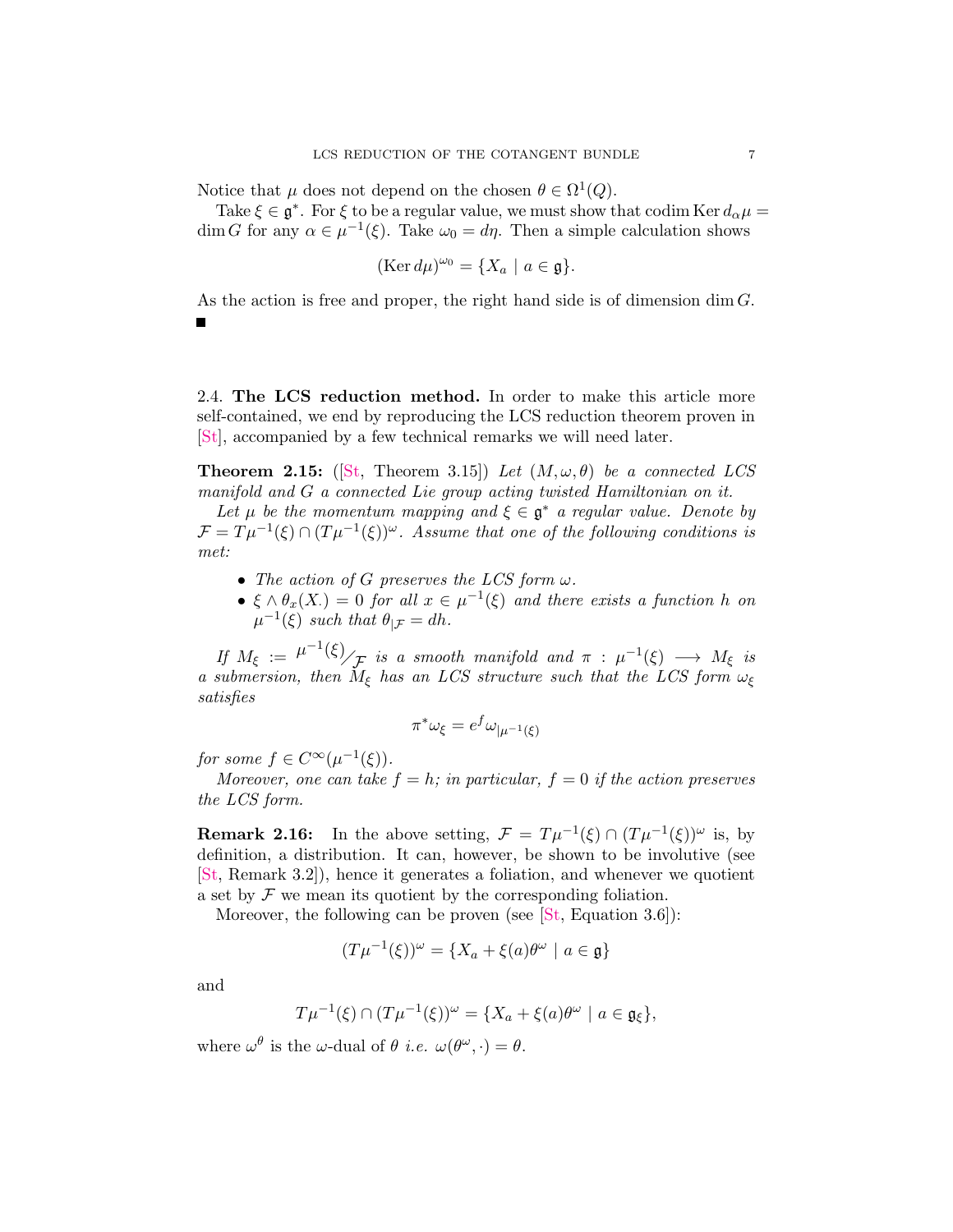#### 3. The main isomorphism theorem

<span id="page-7-3"></span><span id="page-7-1"></span><span id="page-7-0"></span>3.1. The symplectic cotangent reduction theorems. We start with a few notations that will be useful in the description of the hypotheses of the theorems and in the computations that will follow:

**Definition 3.1:** Let G be a Lie group, acting on  $\mathfrak{g}^*$ , the dual of its Lie algebra, via the coadjoint action. For any  $\xi \in \mathfrak{g}^*$ , we denote by

$$
G_{\xi} = \{ g \in G \mid g \cdot \xi = 0 \}
$$

the *stabilizer* of  $\xi$ , and by  $\mathfrak{g}_{\xi}$  the Lie algebra of  $G_{\xi}$ .

**Definition 3.2:** Consider a twisted Hamiltonian action of G on  $(M, \omega, \theta)$ ,  $\mu$  the momentum map and take  $\xi \in \mathfrak{g}^*$ .

Then we denote by  $\xi' = \xi_{|\mathfrak{g}_{\xi}} \in \mathfrak{g}_{\xi}^*$  and by  $\mu' : M \longrightarrow \mathfrak{g}_{\xi}^*$  the momentum map associated to the restricted action of  $G_{\xi}$  on M.

Note that  $\mu^{-1}(\xi) \subset \mu'^{-1}(\xi').$ 

<span id="page-7-2"></span>We recall the classical result in symplectic geometry regarding the cotangent bundle reduction (see [\[MMOPR,](#page-21-2) Theorem 2.2.1]):

**Theorem 3.3:** Let Q be a manifold with a free and proper action of a Lie group G. Choose  $\xi \in \mathfrak{g}^*$ .

Let  $\omega$  and  $\omega_0$  be the canonical symplectic forms on  $T^*Q$  and  $T^*(Q/G_{\xi})$  respectively. Denote by  $\mu: T^*Q \longrightarrow \mathfrak{g}^*$  the corresponding momentum mapping and take  $\xi \in \mathfrak{g}^*$ .

We have the following diagram:



where  $\omega$  and  $\omega'$  are the symplectic forms on the respective cotangent bundles.

Assume there exists  $\alpha_{\xi} \in \Omega^1(Q)$  such that  $(\alpha_{\xi})_q \in \mu'^{-1}(\xi')$  for all  $q \in Q$ and which is  $G_{\xi}$  invariant.

Then:

i) There exists a closed 2-form  $\beta_{\xi}$  on  $Q/G_{\xi}$  such that  $p^*\beta_{\xi} = d\alpha_{\xi}$ . Let  $B_{\xi} = \pi^{\prime *} \beta_{\xi}$ .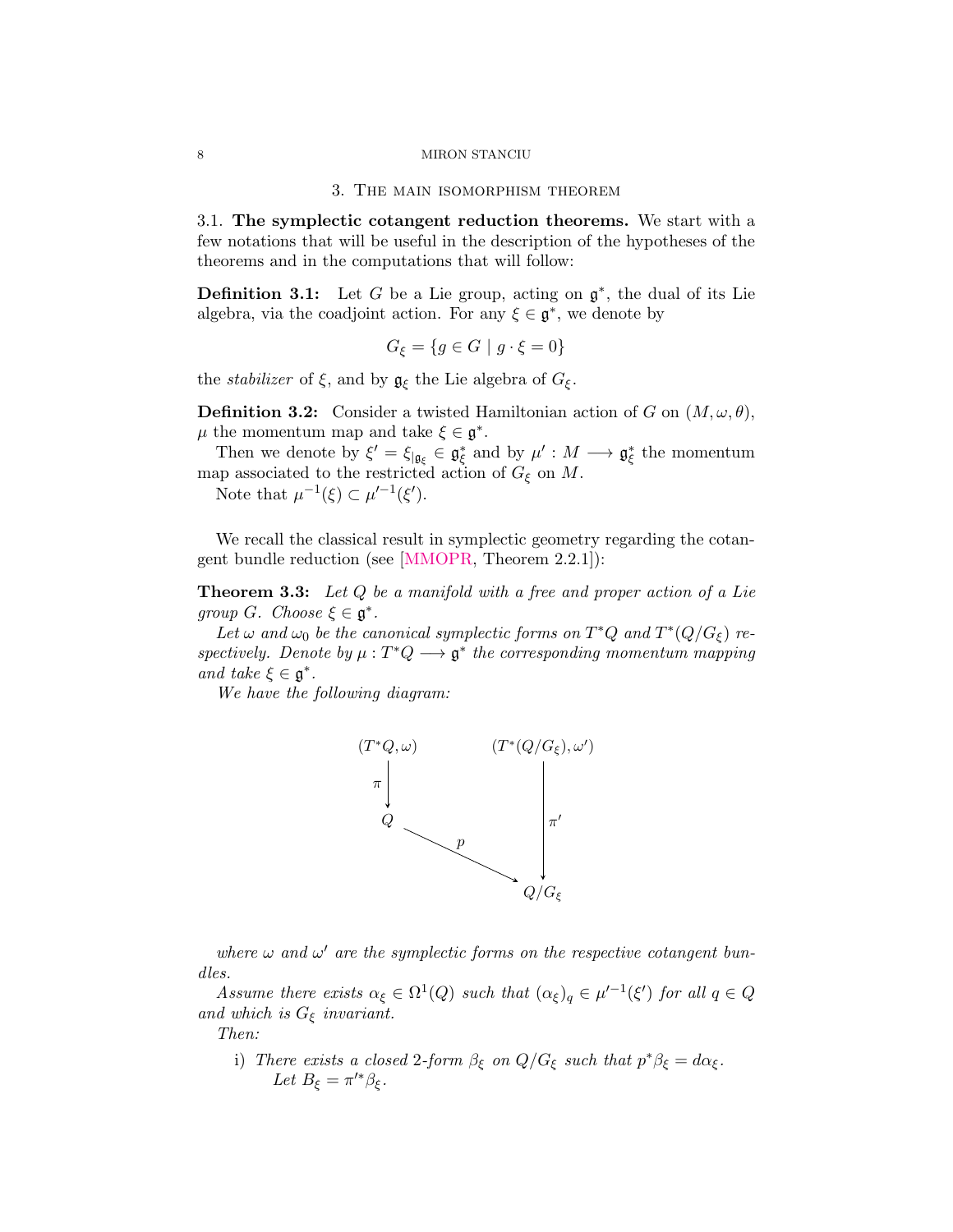<span id="page-8-3"></span>ii) There is a canonical embedding of symplectic manifolds

$$
\varphi: ((T^*Q)_{\xi}, \omega_{\xi}) \longrightarrow (T^*(Q/G_{\xi}), \omega' + B_{\xi}),
$$

(where  $(T^*Q)_{\xi}$  is the symplectic reduction of  $T^*Q$ ) whose image covers  $Q/G_{\xi}$ .

- This is an isomorphism if and only if  $\mathfrak{g}_{\xi} = \mathfrak{g}$ .
- iii) If, additionally,  $(\alpha_{\xi})_q \in \mu^{-1}(\xi)$  for all  $q \in Q$ , then

 $\text{Im}\,\varphi = \text{Ann}(p_*\mathcal{O}),$ 

where  $\mathcal O$  is the subbundle of  $TQ$  tangent to the orbits of  $G$ .

<span id="page-8-2"></span>On the existence of a 1-form  $\alpha_{\xi}$  as above, the following can be proven (see again [\[MMOPR,](#page-21-2) Section 2.2]):

### Proposition 3.4:

1) If  $\eta$  is a connection of the principal bundle  $Q \longrightarrow Q/G_{\xi}$ , then

$$
\alpha_{\xi} = \xi'(\eta)
$$

- satisfies the hypotheses in Theorem 3.3.
- 2) If  $\eta$  is a connection of the principal bundle  $Q \longrightarrow Q/G$ , then

$$
\alpha_{\xi} = \xi(\eta)
$$

satisfies the hypotheses in Theorem 3.3 and the additional condition *in* iii) *i.e.*  $\alpha_{\xi} \in \mu^{-1}(\xi)$ .

<span id="page-8-1"></span><span id="page-8-0"></span>3.2. The main results. We now state and prove our theorem, which can be seen to accurately generalize [Theorem 3.3](#page-7-2) to the LCS setting:

Theorem 3.5: Let Q be a manifold with a free and proper action of a connected Lie group G. Choose  $\xi \in \mathfrak{g}^*$  and take  $\overline{\theta} \in \Omega^1(Q/G)$  a closed 1-form.

Denote by  $\mu : T^*Q \longrightarrow \mathfrak{g}^*$  the corresponding momentum mapping and take  $\xi \in \mathfrak{g}^*$ .

We have the following diagram:



where  $\theta = p^*\overline{\theta}$ ,  $\tilde{\theta} = \pi^*\theta$ ,  $\tilde{\theta}' = \pi'^*\overline{\theta}$  and  $\omega_{\tilde{\theta}}$  and  $\omega_{\tilde{\theta}'}$  are the LCS forms on the respective cotangent bundles, as in [Example 2.7.](#page-4-3)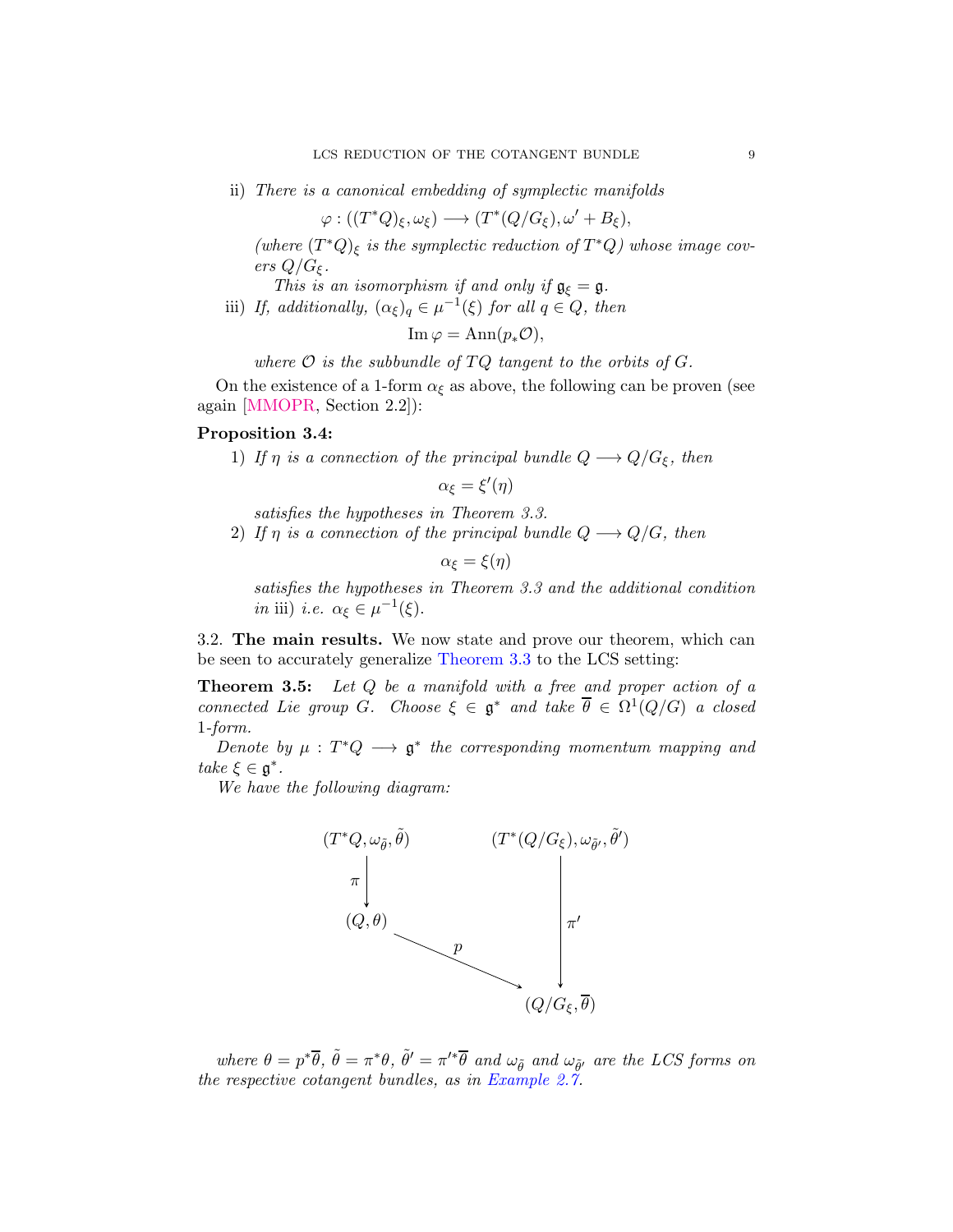Assume there exists  $\alpha_{\xi} \in \Omega^1(Q)$  such that  $(\alpha_{\xi})_q \in \mu'^{-1}(\xi')$  for all  $q \in Q$ and which satisfies

(3.1) 
$$
\mathcal{L}_{X_a} \alpha_{\xi} = \xi(a)\theta, \ \forall a \in \mathfrak{g}_{\xi}.
$$

Then:

- i) There exists a  $d_{\overline{\theta}}$ -closed 2-form  $\beta_{\xi}$  on  $Q/G_{\xi}$  such that  $p^*\beta_{\xi} = d_{\theta}\alpha_{\xi}$ . Let  $B_{\xi} = \pi^{\prime *} \check{\beta_{\xi}}$ .
- ii) There is a canonical embedding of LCS manifolds

<span id="page-9-0"></span>
$$
\varphi:((T^*Q)_\xi,\omega_\xi,\tilde{\theta}_\xi)\longrightarrow(T^*(Q/G_\xi),\omega_{\tilde{\theta}'}+B_\xi,\tilde{\theta}'),
$$

(where  $(T^*Q)_{\xi}$  is the LCS reduction of  $T^*Q$  performed as in [Theorem 2.15\)](#page-6-1) whose image covers  $Q/G_{\xi}$ .

This is an isomorphism if and only if  $\mathfrak{g}_{\xi} = \mathfrak{g}$ .

iii) If, additionally,  $(\alpha_{\xi})_q \in \mu^{-1}(\xi)$  for all  $q \in Q$ , then

$$
\operatorname{Im}\varphi=\operatorname{Ann}(p_*\mathcal{O}),
$$

where  $\mathcal O$  is the subbundle of  $TQ$  tangent to the orbits of  $G$ .

Outline of proof. Note first that, in order to apply [Theorem 2.15](#page-6-1) to the above context, the LCS reduction has to make sense *i.e.* the quotient by the foliation has to be smooth. This is not clear a priori, but will be shown in the body of the proof.

Items i) and iii) are computational and we will go into detail on them in the body of the proof.

The bulk of the proof concerns item ii). As it is rather technical, we begin by explaining the broad steps and ideas involved:

**Step 1.** We first prove the theorem for reduction at  $\xi = 0$ , in which case the statement is that there exists a map

 $\varphi_0:((T^*Q)_0=\mu^{-1}(0)/G,\omega_0,\tilde{\theta}_0)\stackrel{\sim}{\rightarrow}(T^*(Q/G),\omega_{\tilde{\theta}'},\tilde{\theta}')$ 

that is an LCS isomorphism. This map is canonical and can be given explicitly.

**Step 2.** We next prove the theorem for any  $\xi \in \mathfrak{g}^*$ , but not yet in full generality, assuming the stabilizer of  $\xi$  with respect to the coadjoint action is the whole group:  $G_{\xi} = G$ . We then again want to prove the existence of an LCS isomorphism

$$
\varphi: ((T^*Q)_{\xi}, \omega_{\xi}, \tilde{\theta}_{\xi}) \longrightarrow (T^*(Q/G), \omega_{\tilde{\theta}'} + B_{\xi}, \tilde{\theta}').
$$

We use the form  $\alpha_{\xi}$  required in the hypothesis to construct a "shift" diffeomorphism $\overline{S}_\xi$  between the  $\xi\text{-level}$  set and the 0-level set of the momentum map and then show that it descends to the quotients *i.e.* the reduced spaces at  $\xi$  and 0, respectively. Explicitly, this diffeomorphism is just subtracting  $\alpha_{\xi}$  on every fiber.

Composing with the LCS isomorphism  $\varphi_0$  described above, we obtain the required map  $\varphi$ ; the change of the LCS form on  $T^*(Q/G)$ to  $\omega_{\tilde{\theta}'} + B_{\xi}$  is determined by this usage of  $\alpha_{\xi}$ .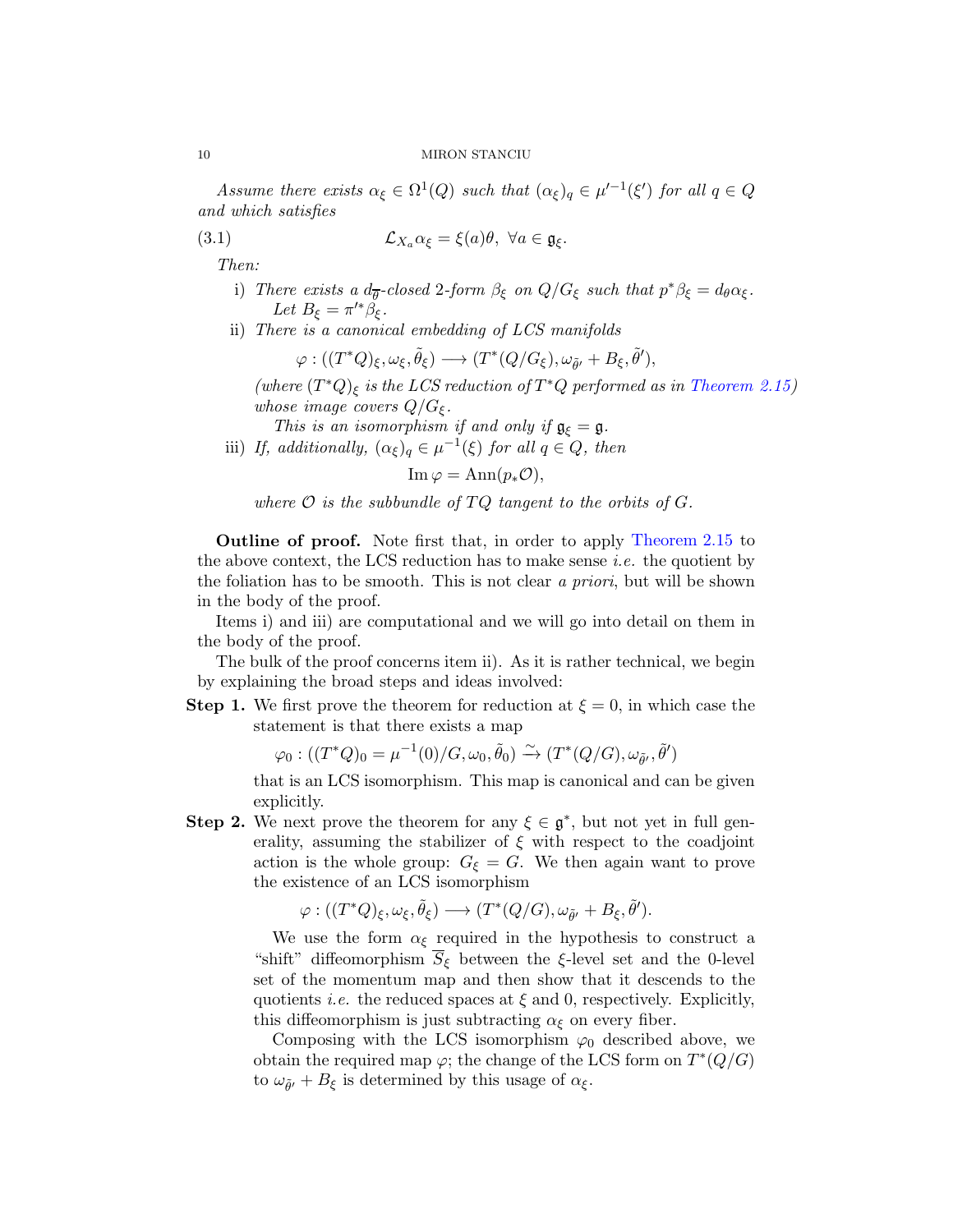This is all depicted in the diagram below:



**Step 3.** In full generality, we consider only the action of  $G_{\xi}$  on  $T^*Q$  and notice that, since  $(G_{\xi})_{\xi'} = G_{\xi}$ , we can apply the previous step for this action, with respect to the value  $\xi'$ , to obtain an LCS isomorphism

 $\varphi^\prime:((T^\ast Q)_{\xi^\prime}, \omega_{\xi^\prime}, \tilde{\theta}_{\xi^\prime}) \longrightarrow (T^\ast (Q/G_\xi), \omega_{\tilde{\theta}^\prime} + B_\xi, \tilde{\theta}^\prime).$ 

We then use the inclusion  $(T^*Q)_{\xi} \subset (T^*Q)_{\xi'}$  to construct the symplectic embedding.

*Proof of [Theorem 3.5.](#page-8-1)* We begin by proving i). Since  $\theta(X_a) = 0$  and using  $(3.1),$  $(3.1),$ 

$$
\xi(a)\theta = \mathcal{L}_{X_a}\alpha_{\xi} = \mathcal{L}_{X_a}^{\theta}\alpha_{\xi} = d_{\theta}\alpha_{\xi}(X_a) + i_{X_a}d_{\theta}\alpha_{\xi} = d_{\theta}(-\xi(a)) + i_{X_a}d_{\theta}\alpha_{\xi}
$$
  
=  $\xi(a)\theta + i_{X_a}d_{\theta}\alpha_{\xi}$ ,

so

$$
i_{X_a}d_{\theta}\alpha_{\xi}=0, \ \forall a\in\mathfrak{g}_{\xi}.
$$

This also implies

$$
\mathcal{L}_{X_a} d_{\theta} \alpha_{\xi} = \mathcal{L}_{X_a}^{\theta} d_{\theta} \alpha_{\xi} = d_{\theta} (i_{X_a} d_{\theta} \alpha_{\xi}) = 0,
$$

so  $d_{\theta} \alpha_{\xi}$  descends to a  $d_{\theta}$ -closed (but not necessarily exact) 2-form  $\beta_{\xi}$  on  $Q/G_{\xi}$ .

We not turn to item ii), following the three steps enumerated in the outline.

Step 1. Assume  $\xi = 0$ .

The reduction at zero is just  $(T^*Q)_0 = \mu^{-1}(0)/G$ . Recall from [Proposition 2.14](#page-5-2) that

$$
\mu^{-1}(0) = \{ \alpha \in T^*Q \mid \alpha(X_a) = 0, \ \forall a \in \mathfrak{g} \}.
$$
  
Define  $\overline{\varphi}_0 : \mu^{-1}(0) \longrightarrow T^*(Q/G)$  by

$$
\overline{\varphi}_0(\alpha_q)(v_{\hat{q}}) = \alpha_q(v_q)
$$
, for any  $\alpha_q \in \mu^{-1}(0)$  and  $v_{\hat{q}} \in T_{\hat{q}}(Q/G)$ ,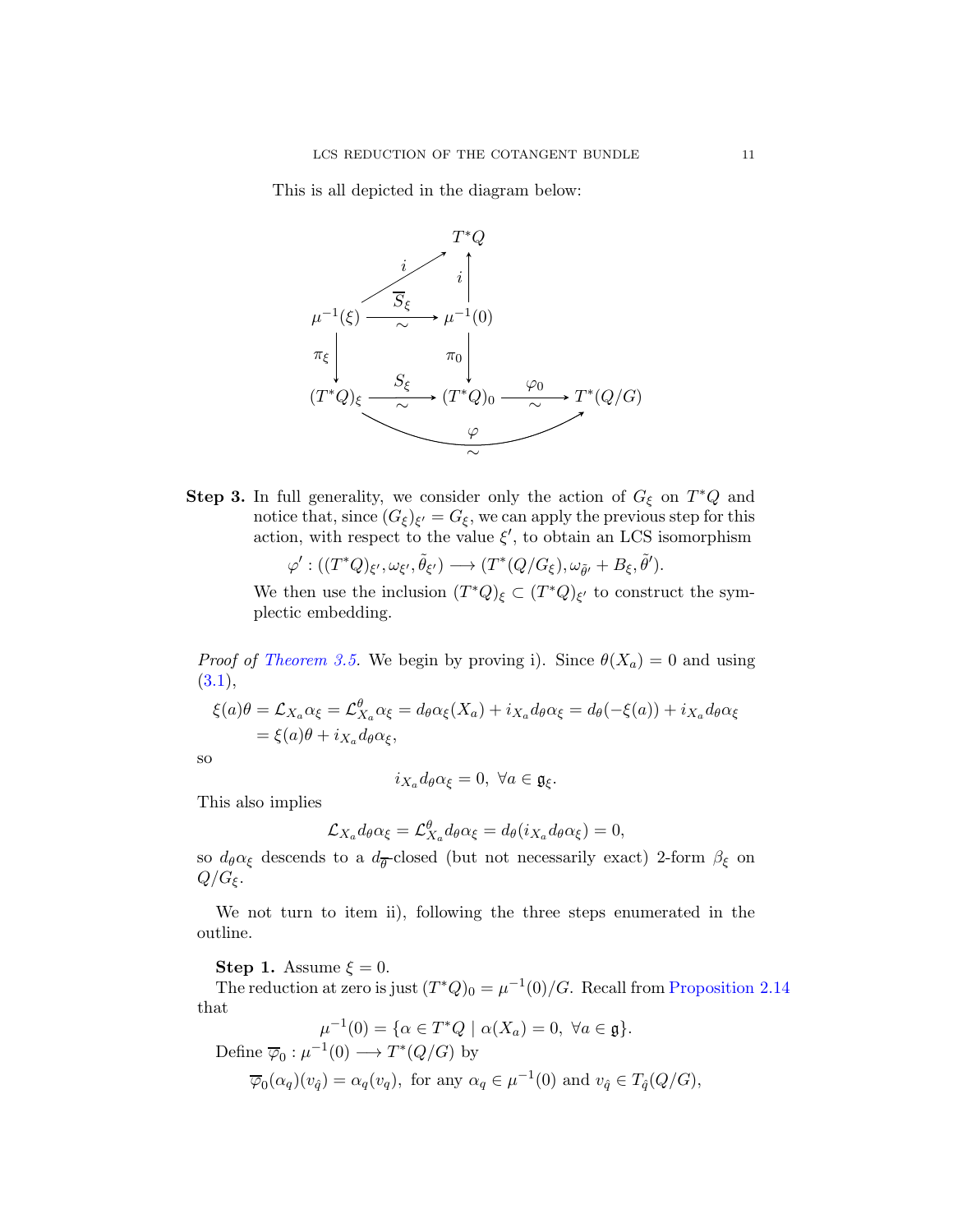where  $v_q \in T_qQ$  such that  $p_*v_q = v_{\hat{q}}$ .

We first prove that  $\overline{\varphi}_0$  is well defined. If  $v_q$  and  $w_q$  satisfy  $p_*v_q = p_*w_q =$  $v_{\hat{q}}$ , then  $v_q = w_q + (X_a)_q$  for some  $a \in \mathfrak{g}$ , so

$$
\alpha_q(v_q) = \alpha_q(w_q + (X_a)_q) = \alpha_q(w_q),
$$

since  $\alpha_q \in \mu^{-1}(0)$ .

Secondly,  $\overline{\varphi}_0$  is surjective. Indeed, for  $\eta \in T^*_{\hat{q}}(Q/G)$ , take  $\alpha_q = p^*\eta \in$  $T_q^*Q$ ; then, by definition,  $\overline{\varphi}_0(\alpha_q) = \eta$ .

Thirdly, notice that  $\overline{\varphi}_0$  is G-invariant: take an  $\alpha_q \in \mu^{-1}(0)$  and  $g \in G$ . If  $v_q \in T_qQ$  satisfies  $p_*v_q = v_{\hat{q}}$ , then  $p_*(g_*v_q) = v_{\hat{q}}$ , so, following the definitions of  $\overline{\varphi}_0$  and the action of G on  $T^*Q$ ,

$$
\overline{\varphi}_0(g \cdot \alpha_q)(v_{\hat{q}}) = (g \cdot \alpha_q)(g_*v_q) = \alpha_q(g_*^{-1}g_*v_q) = \alpha_q(v_q) = \overline{\varphi}_0(\alpha_q)(v_q).
$$

It follows that  $\overline{\varphi}_0$  descends to a surjective map on the quotient

 $\varphi_0: \mu^{-1}(0)/G \longrightarrow T^*(Q/G).$ 

We now show that this is also injective.

If  $\varphi_0([\alpha_q]) = \varphi_0([\gamma_{q'}]),$  then  $\overline{\varphi}_0(\alpha_q) = \overline{\varphi}_0(\gamma_{q'}),$  so there is a  $g \in G$  such that  $q' = g \cdot q$ . Then

$$
(g \cdot \alpha_q)(v_{g \cdot q}) = \alpha_q(g_*^{-1}v_{g \cdot q}) = \overline{\varphi}_0(\alpha_q)(p_*g_*^{-1}v_{g \cdot q}) = \overline{\varphi}_0(\alpha_q)(p_*v_{g \cdot q})
$$
  

$$
= \overline{\varphi}_0(\gamma_{g \cdot q})(p_*v_{g \cdot q}) = \gamma_{g \cdot q}(v_{g \cdot q}), \ \forall \ v_{g \cdot q} \in T_{g \cdot q}Q,
$$

*i.e.*  $g \cdot \alpha_q = \gamma_{q'}$ , so  $[\alpha_q] = [\gamma_{q'}]$ .

Hence,  $\varphi_0$  is a bijection from  $(T^*Q)_0$  to  $T^*(Q/G)$ . We next show that  $\varphi_0^* \omega_{\tilde{\theta}'} = \omega_0$ , where  $\omega_0$  is the LCS form on the reduced manifold  $(T^*Q)_0$ . Keeping in mind the definition of  $\omega_0$ , it is sufficient to show that  $\overline{\varphi}_0^* \omega_{\tilde{\theta}'} = \omega_{\tilde{\theta}}$ . But as  $\omega_{\tilde{\theta}'} = d_{\tilde{\theta}'} \eta'$  and  $\omega_{\tilde{\theta}} = d_{\tilde{\theta}} \eta$ , where  $\eta$  and  $\eta'$  are the tautological 1-forms on their respective cotangent bundles, it is furthermore sufficient to show that  $\overline{\varphi}_0^* \tilde{\theta}' = \tilde{\theta}$  and  $\overline{\varphi}_0^* \eta' = \eta$ .

<span id="page-11-1"></span>Indeed,

(3.2) 
$$
\overline{\varphi}_0^* \tilde{\theta}' = \overline{\varphi}_0^* \pi'^* \overline{\theta} = \pi^* p^* \overline{\theta} = \tilde{\theta},
$$

as  $\pi' \circ \overline{\varphi}_0 = p \circ \pi$ , and, using this same equality, (3.3)

<span id="page-11-0"></span>
$$
(\overline{\varphi}_0^* \eta')_{\alpha_q}(V_{\alpha_q}) = \eta'_{\overline{\varphi}_0(\alpha_q)}(\overline{\varphi}_{0*} V_{\alpha_q}) = \overline{\varphi}_0(\alpha_q) (\pi'_* \overline{\varphi}_{0*} V_{\alpha_q}) = \overline{\varphi_0}(\alpha_q) (p_* \pi_* V_{\alpha_q})
$$
  
=  $\alpha_q(\pi_* V_{\alpha_q}) = \eta_{\alpha_q}(V_{\alpha_q}).$ 

It follows, since the LCS forms are non-degenerate, that  $\varphi_0$  is a bijective immersion, hence an diffeomorphism preserving the LCS structure.

**Step 2.** Assume  $G = G_{\xi}$ . Notice that, in this case, we ask that  $\alpha_{\xi} \in$  $\mu^{-1}(\xi)$  and

$$
\mathcal{L}_{X_a} \alpha_{\xi} = \xi(a)\theta, \ \forall a \in \mathfrak{g}.
$$

Define a "shifting map" between level sets of the momentum map:

$$
\overline{S}_{\xi} : \mu^{-1}(\xi) \longrightarrow \mu^{-1}(0), \ \overline{S}_{\xi}(\alpha_q) = \alpha_q - (\alpha_{\xi})_q
$$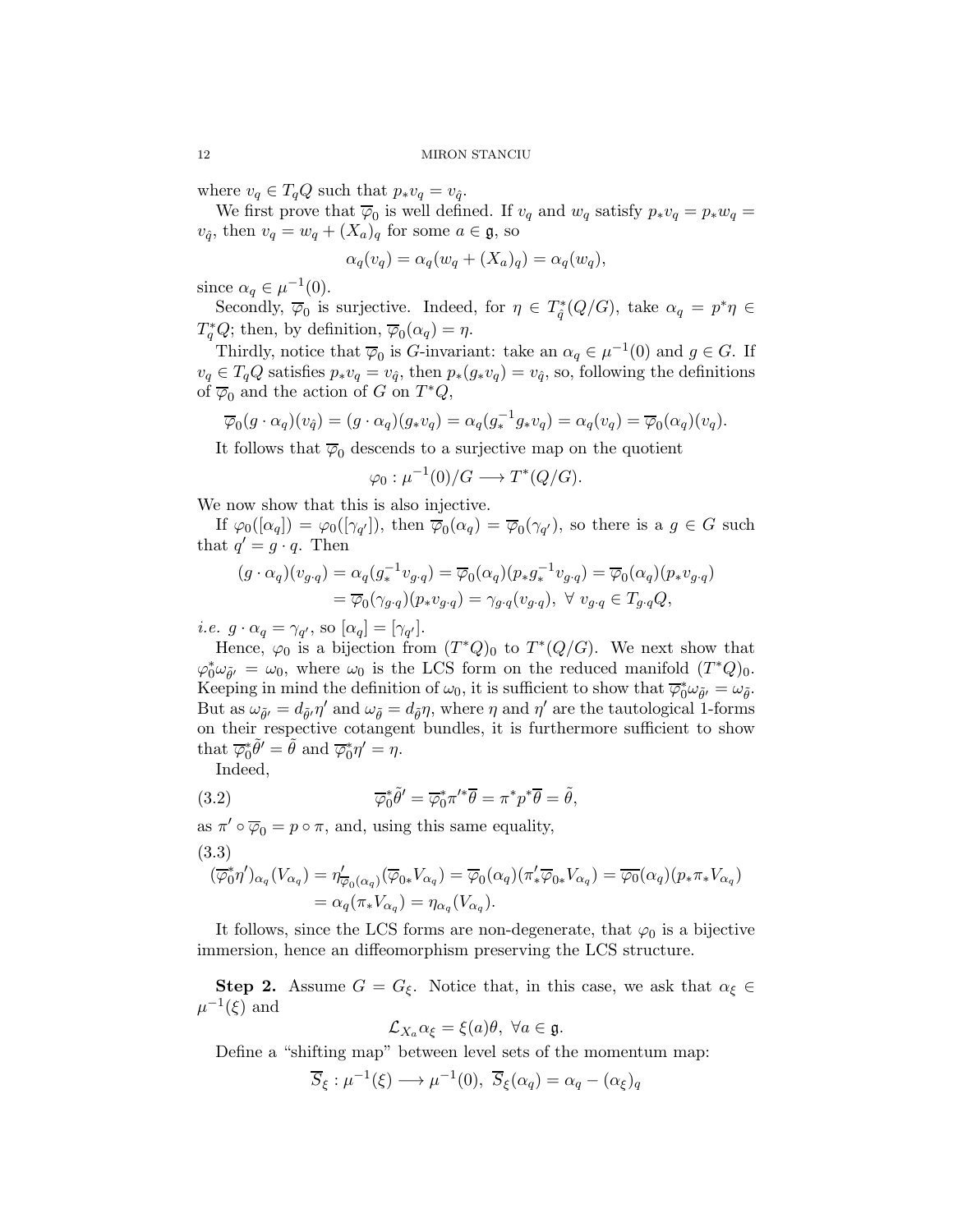(this is well defined as the momentum map is linear on the fibers).

Notice  $\overline{S}_\xi$  is a diffeomorphism.

We first calculate the pullback of the LCS structure on  $T^*Q$  through  $\overline{S}_{\xi}$ . Since  $\pi \circ \overline{S}_{\xi} = \pi$ ,

(3.4) 
$$
\overline{S}_{\xi}^* \tilde{\theta} = \overline{S}_{\xi}^* \pi^* \theta = \pi^* \theta = \tilde{\theta}.
$$

On the other hand,

<span id="page-12-1"></span><span id="page-12-0"></span>
$$
\begin{aligned} (\overline{S}_{\xi}^* \eta)_{\alpha_q} (V_{\alpha_q}) &= \eta_{\alpha_q - (\alpha_{\xi})_q} (\overline{S}_{\xi *} V_{\alpha_q}) = (\alpha_q - (\alpha_{\xi})_q) (\pi_* \overline{S}_{\xi *} V_{\alpha_q}) \\ &= \alpha_q (\pi_* V_{\alpha_q}) - (\alpha_{\xi})_q (\pi_* V_{\alpha_q}) \\ &= \eta_{\alpha_q} (V_{\alpha_q}) - (\pi^* \alpha_{\xi})_{\alpha_q} (V_{\alpha_q}), \end{aligned}
$$

i.e.

(3.5) 
$$
\overline{S}_{\xi}^* \eta = \eta - \pi^* \alpha_{\xi}.
$$

Apply  $d_{\tilde{\theta}}$  to  $(3.5)$  and use  $(3.4)$  to find

(3.6) 
$$
\overline{S}_{\xi}^* \omega_{\tilde{\theta}} = \omega_{\tilde{\theta}} - \pi^* d_{\theta} \alpha_{\xi}.
$$

We will need this computation for the following

**Claim.**  $\overline{S}_{\xi}$  transports the distribution (see [Remark 2.16\)](#page-6-2)

$$
\mathcal{F}_{\xi} = T\mu^{-1}(\xi) \cap (T\mu^{-1}(\xi))^{\omega_{\tilde{\theta}}} = {\tilde{X}_a + \xi(a)\tilde{\theta}^{\omega_{\tilde{\theta}}}} \mid a \in \mathfrak{g}_{\xi} = \mathfrak{g}}
$$

on  $\mu^{-1}(\xi)$  to the distribution

<span id="page-12-2"></span>
$$
\mathcal{F}_0 = T\mu^{-1}(0) \cap (T\mu^{-1}(0))^{\omega_{\tilde{\theta}}} = {\tilde{X}_a \mid a \in \mathfrak{g}}
$$

on  $\mu^{-1}(0)$ , hence descends to a map  $S_{\xi}: (T^*Q)_{\xi} \longrightarrow (T^*Q)_{0}$ . In particular,  $(T^*Q)_{\xi}$  is also smooth.

To prove this claim, first notice that  $\tilde{\theta}^{\omega_{\tilde{\theta}}}$  is tangent to the fibers of  $T^*Q$ . Indeed, for any such fiber  $F$ ,

$$
F \subset \text{Ker}\,\tilde{\theta} \implies F \supset (\text{Ker}\,\tilde{\theta})^{\omega_{\tilde{\theta}}} = \langle \tilde{\theta}^{\omega_{\tilde{\theta}}} \rangle,
$$

since  $F$  is a Lagrangian submanifold of  $T^*Q$ .

Now, for an  $\alpha_q \in \mu^{-1}(\xi)$  and  $V \in T_{\alpha_q - (\alpha_{\xi})_q}(T^*Q)$ , using this fact and  $(3.6)$ , we have

$$
(\omega_{\tilde{\theta}})_{\alpha_q - (\alpha_{\xi})_q} (\overline{S}_{\xi *} \tilde{\theta}_{\alpha_q}^{\omega_{\tilde{\theta}}}, V) = (\omega_{\tilde{\theta}})_{\alpha_q - (\alpha_{\xi})_q} (\overline{S}_{\xi *} \tilde{\theta}_{\alpha_q}^{\omega_{\tilde{\theta}}}, \overline{S}_{\xi *} (\overline{S}_{\xi}^{-1})_* V)
$$
  
\n
$$
= (\overline{S}_{\xi}^* \omega_{\tilde{\theta}})_{\alpha_q} (\tilde{\theta}_{\alpha_q}^{\omega_{\tilde{\theta}}}, (\overline{S}_{\xi}^{-1})_* V)
$$
  
\n
$$
= (\omega_{\tilde{\theta}} - \pi^* d_{\theta} \alpha_{\xi})_{\alpha_q} (\tilde{\theta}_{\alpha_q}^{\omega_{\tilde{\theta}}}, (\overline{S}_{\xi}^{-1})_* V)
$$
  
\n
$$
= \tilde{\theta}_{\alpha_q} ((\overline{S}_{\xi}^{-1})_* V) - (\pi^* d_{\theta} \alpha_{\xi})_{\alpha_q} (\tilde{\theta}_{\alpha_q}^{\omega_{\tilde{\theta}}}, (\overline{S}_{\xi}^{-1})_* V)
$$
  
\n
$$
= \theta_q (\pi_*(\overline{S}_{\xi}^{-1})_* V) = \theta_q (\pi_* V)
$$
  
\n
$$
= \tilde{\theta}_{\alpha_q - (\alpha_{\xi})_q} (V)
$$

hence

(3.7) 
$$
\overline{S}_{\xi*}\tilde{\theta}^{\omega_{\tilde{\theta}}} = \tilde{\theta}^{\omega_{\tilde{\theta}}}.
$$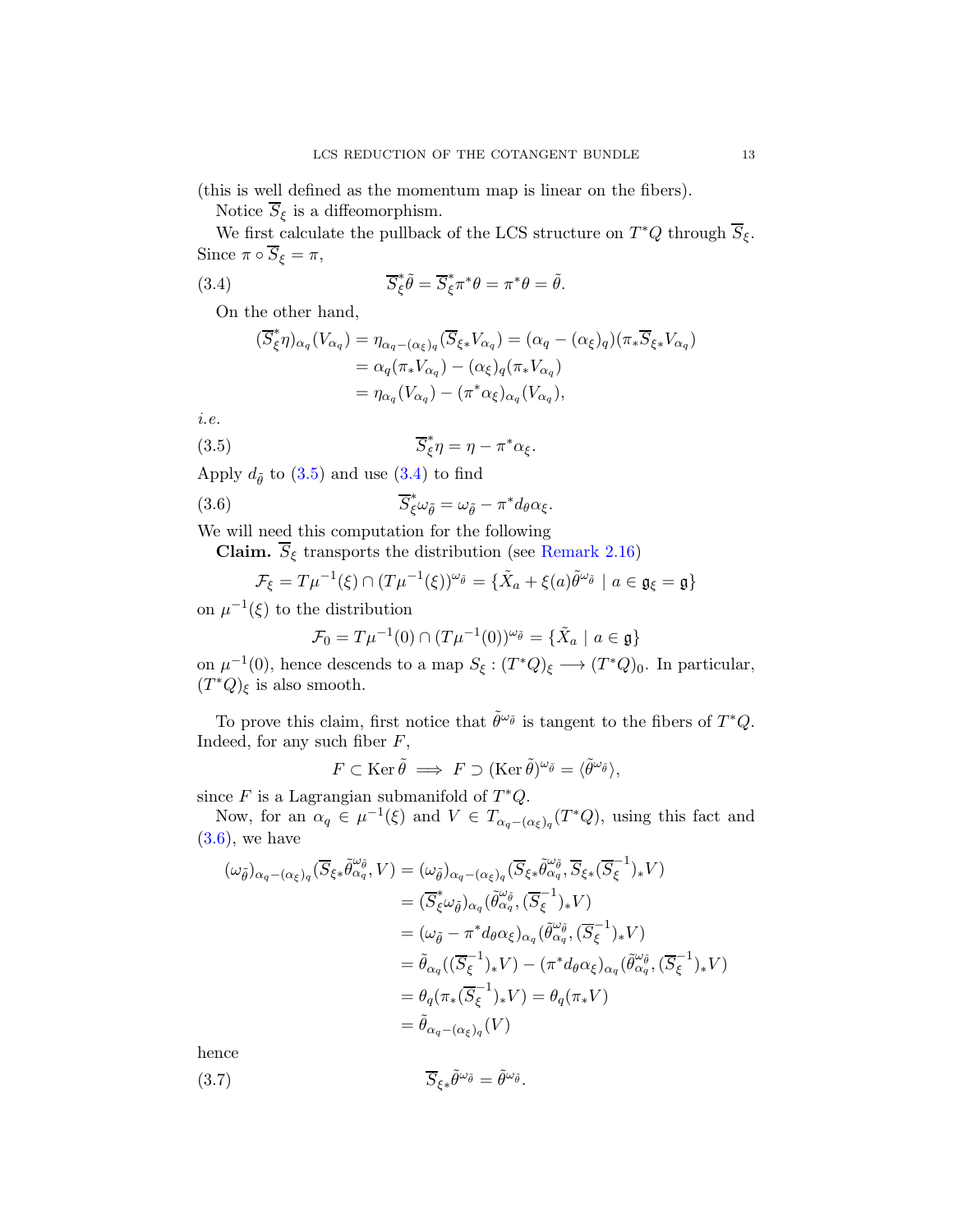The claim is then equivalent to

$$
\overline{S}_{\xi*}(\tilde{X}_a) = \tilde{X}_a - \xi(a)\tilde{\theta}^{\omega_{\tilde{\theta}}}, \ \forall a \in \mathfrak{g}.
$$

[Lemma 3.6](#page-14-0) The condition

$$
\overline{S}_{\xi*}(\tilde{X}_a)=\tilde{X}_a-\xi(a)\tilde{\theta}^{\omega_{\tilde{\theta}}},\ \forall a\in\mathfrak{g}.
$$

is equivalent to assumption  $(3.1)$  in the hypothesis.

We postpone the proof of this lemma until after the main theorem is proven.

The mapping  $\overline{S}_\xi$  then descends to a diffeomorphism

$$
S_{\xi} : (T^*Q)_{\xi} \longrightarrow (T^*Q)_{0}.
$$

Define

$$
\varphi = \varphi_0 \circ S_\xi : (T^*Q)_\xi \longrightarrow T^*(Q/G),
$$

where  $\varphi_0$  is the diffeomorphism defined in Step 1.

It now only remains to show that

$$
\varphi^*(\omega_{\tilde{\theta}'} + B_{\xi}) = \omega_{\xi} \text{ and } \varphi^*\tilde{\theta}' = \tilde{\theta}_{\xi}.
$$

Since  $\omega_{\xi}$  and  $\tilde{\theta}_{\xi}$  are defined by the equations  $p_{\xi}^* \omega_{\xi} = \omega_{\tilde{\theta}}$  and  $p_{\xi}^* \theta_{\xi} = \tilde{\theta}$ , where  $p_{\xi}: \mu^{-1}(\xi) \longrightarrow (T^*Q)_{\xi}$  is the natural projection, this is equivalent to

$$
\overline{S}_{\xi}^* \overline{\varphi}_0^* (\omega_{\tilde{\theta}'} + B_{\xi}) = \omega_{\tilde{\theta}} \text{ and } \overline{S}_{\xi}^* \overline{\varphi}_0^* \tilde{\theta}' = \tilde{\theta}.
$$

But, using the definition of  $B_{\xi}$ , [\(3.3\)](#page-11-0) and [\(3.6\)](#page-12-2),

$$
\overline{S}_{\xi}^{*}\overline{\varphi}_{0}^{*}(\omega_{\tilde{\theta}'}+B_{\xi}) = \overline{S}_{\xi}^{*}\overline{\varphi}_{0}^{*}(\omega_{\tilde{\theta}'}+\pi'^{*}\beta_{\xi}) = \overline{S}_{\xi}^{*}(\omega_{\tilde{\theta}}+\pi^{*}p^{*}\beta_{\xi})
$$
  
=  $\omega_{\tilde{\theta}} - \pi^{*}d_{\theta}\alpha_{\xi} + \pi^{*}d_{\theta}\alpha_{\xi}$   
=  $\omega_{\tilde{\theta}}.$ 

Similarly, using  $(3.2)$  and  $(3.4)$ ,

$$
\overline{S}_{\xi}^* \overline{\varphi}_0^* \; \tilde{\theta}' = \overline{S}_{\xi}^* \tilde{\theta} = \tilde{\theta}.
$$

**Step 3.** In full generality, having  $(\alpha_{\xi})_q \in \mu'^{-1}(\xi')$ , for all  $q \in Q$ , we can apply Step 2 for the action of  $G_{\xi}$  on  $Q$ , since, obviously,  $(G_{\xi})_{\xi'} = G_{\xi}$ .

This produces a diffeomorphism compatible with the LCS structures

$$
\varphi':(\mu'^{-1}(\xi')/\mathcal{F}_{\xi},\omega_{\xi'},\tilde{\theta}_{\xi'})\longrightarrow(T^*(Q/G_{\xi}),\omega_{\tilde{\theta}'}+B_{\xi},\tilde{\theta}'),
$$

where

$$
\mathcal{F}_{\xi} = T\mu^{-1}(\xi) \cap (T\mu^{-1}(\xi))^{\omega_{\tilde{\theta}}} = {\tilde{X}_a + \xi(a)\tilde{\theta}^{\omega_{\tilde{\theta}}} \mid a \in \mathfrak{g}_{\xi}}
$$
  
= 
$$
T\mu'^{-1}(\xi') \cap (T\mu'^{-1}(\xi'))^{\omega_{\tilde{\theta}}}.
$$

But note that

$$
\mu^{-1}(\xi) \subset \mu'^{-1}(\xi') \implies (\mu^{-1}(\xi)/\mathcal{F}_{\xi}) \subset (\mu'^{-1}(\xi')/\mathcal{F}_{\xi}).
$$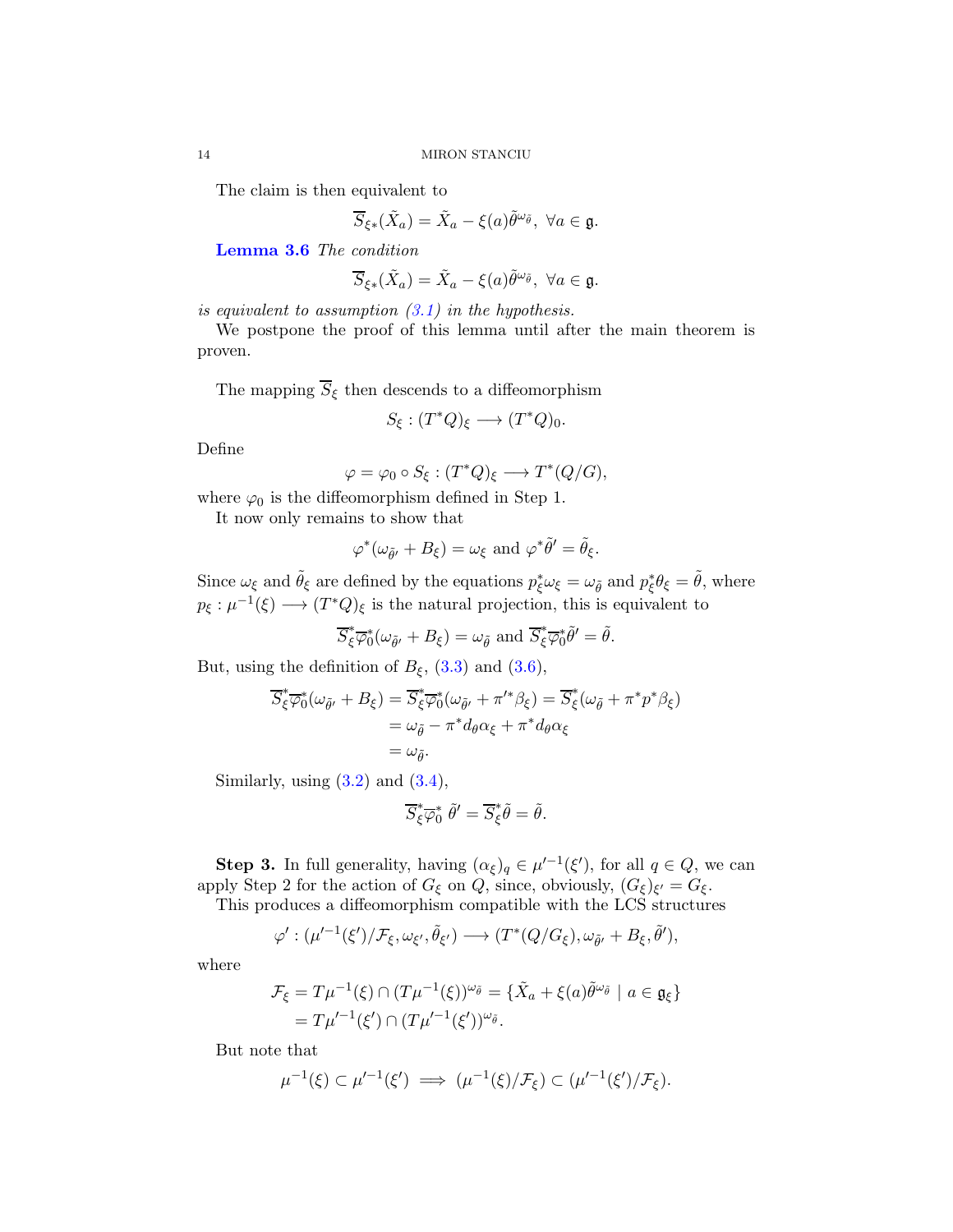Let  $i: (\mu^{-1}(\xi)/\mathcal{F}_{\xi}) \hookrightarrow (\mu'^{-1}(\xi')/\mathcal{F}_{\xi})$  be this inclusion. It is clear that i is compatible with the LCS structure on the two reduced spaces

$$
i^*\omega_{\xi'}=\omega_{\xi} \text{ and } i^*\theta_{\xi'}=\theta_{\xi}.
$$

so, in particular, it is an embedding.

Moreover, we claim  $(\mu^{-1}(\xi)/\mathcal{F}_{\xi}) = (\mu'^{-1}(\xi')/\mathcal{F}_{\xi})$  if and only if  $\mathfrak{g} = \mathfrak{g}_{\xi}$ . If  $\mathfrak{g} = \mathfrak{g}_{\xi}$ , the equality is clear by definition.

If  $(\mu^{-1}(\xi)/\mathcal{F}_{\xi}) = (\mu'^{-1}(\xi')/\mathcal{F}_{\xi})$ , we also have an equality of the level sets:  $\mu^{-1}(\xi) = \mu'^{-1}(\xi').$  But recall from [Remark 2.16](#page-6-2) that

$$
(T\mu^{-1}(\xi))^{\omega_{\tilde{\theta}}} = {\tilde{X}_a + \xi(a)\tilde{\theta}^{\omega_{\tilde{\theta}}}} \mid a \in \mathfrak{g}
$$

while

$$
(T\mu'^{-1}(\xi'))^{\omega_{\tilde{\theta}}} = {\tilde{X}_a + \xi(a)\tilde{\theta}^{\omega_{\tilde{\theta}}}} \mid a \in \mathfrak{g}_{\xi}.
$$

Together with the fact that G acts freely on  $Q$ , so  $\tilde{X}_a = \tilde{X}_b \implies a = b$  for any  $a, b \in \mathfrak{g}$ , this implies  $\mathfrak{g} = \mathfrak{g}_{\xi}$ .

Thus, taking  $\varphi = \varphi' \circ i$ , we have the required embedding compatible with the LCS structures, which is an diffeormorphism if and only if  $\mathfrak{g} = \mathfrak{g}_{\xi}$ .

We end with the proof of iii) *i.e.* Im  $\varphi = \text{Ann}(p_*\mathcal{O})$ . Note first that

$$
\operatorname{Ker} p_{*|\mathcal{O}} = \{ X_a \mid a \in \mathfrak{g}_{\xi} \}
$$

is of constant dimension equal to dim  $G_{\xi}$ , as the action is free, so  $p_*\mathcal{O}$  is also of constant dimension and so is it's annihilator. This shows the right hand side is a subbundle of  $T^*(Q/G_{\xi})$ .

Take  $\alpha_q \in \mu^{-1}(\xi)$  and  $a \in \mathfrak{g}$ . Then

$$
\varphi([\alpha_q])(p_*X_a) = \varphi_0 S_{\xi}([\alpha_q])(p_*X_a) = \overline{\varphi_0} \overline{S}_{\xi}(\alpha_q)(p_*X_a)
$$
  
=  $(\alpha_q - \alpha_{\xi}(q))(X_a) = -\xi(a) + \xi(a)$   
= 0.

For the other inclusion, let  $\eta_{\hat{q}} \in \text{Ann}(p_*\mathcal{O})$  and choose

$$
\alpha_q = p^* \eta_{\hat{q}} + \alpha_{\xi}(q).
$$

Then, for any  $a \in \mathfrak{g}$ ,

$$
\alpha_q(X_a) = \eta_{\hat{q}}(p_* X_a) - \xi(a) = -\xi(a),
$$

so  $\alpha_q \in \mu^{-1}(\xi)$ . In addition, for any Y vector field on Q, by the definition of  $\alpha_q$ ,

$$
\varphi([\alpha_q])(p_*Y) = \overline{\varphi}_0 \overline{S}_{\xi}(\alpha_q)(p_*Y) = p^* \eta_{\hat{q}}(Y) = \eta_{\hat{q}}(p_*Y),
$$
  
 
$$
|y - p_*|
$$
 This concludes the proof

hence  $\varphi([\alpha_q]) = \eta_{\hat{q}}$ . This concludes the proof.

<span id="page-14-0"></span>It only remains to give the proof of:

**Lemma 3.6:** In the context and with the notations of the previous theorem, for an  $a \in \mathfrak{g}$ , the following are equivalent

(1)  $\overline{S}_{\xi*}(\tilde{X}_a) = \tilde{X}_a - \xi(a)\tilde{\theta}^{\omega_{\tilde{\theta}}};$ (2)  $\mathcal{L}_{X_a} \alpha_{\xi} = \xi(a)\theta$ .

 $\blacksquare$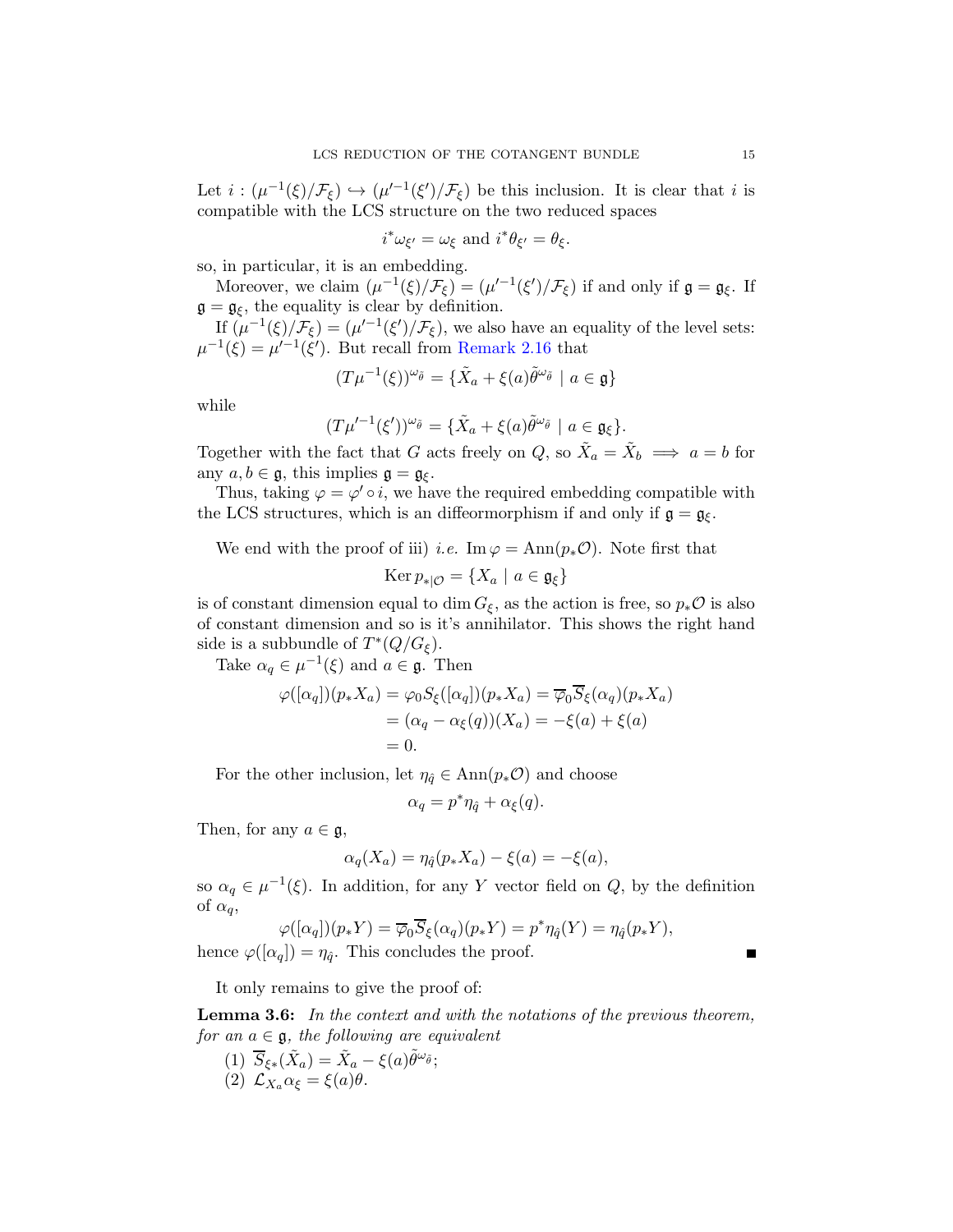Proof. We make the necessary calculations in local coordinates.

Let  $(U, (q_i)_{i=\overline{1,n}}) \subset Q$  be an open subset together with a chart, so  $T^*Q_{|U} =$  $T^*U \simeq U \times \mathbb{R}^n$ . Denote by  $(q_i, c_i)_{i=\overline{1,n}}$  the coordinates on  $T^*U$ . For any  $a\in \mathfrak{g}$  and any  $q\in U,$  let

$$
(X_a)_q = \sum_{i=1}^n X_a^i(q) \frac{\partial}{\partial q_i}.
$$

We first derive the expression of  $\tilde{X}_a$ . Since  $\pi_*\tilde{X}_a = X_a$ , we have, for any  $\alpha_q \in T^*U$ ,  $\alpha_q = \sum_{i=1}^n \alpha_q^i dq_i$ ,

$$
(\tilde{X}_a)_{\alpha q} = \sum_{i=1}^n X_a^i(q) \frac{\partial}{\partial q_i} + \sum_{i=1}^n b_a^i(q) \frac{\partial}{\partial c_i},
$$

where, by the definition of the  $G$  action on  $T^*Q$  as push-forward, the components

$$
b_a^k(q) = \left(\frac{d}{dt}_{|t=0} \left( \left(e^{-ta}\right)^* \alpha_q \right) \right) \left(\frac{\partial}{\partial c_k}\right) = \left(\frac{d}{dt}_{|t=0} \left( \sum_{i=1}^n \alpha_q^i d \left( e^{-ta} \cdot q \right)_i \right) \right) \left(\frac{\partial}{\partial c_k}\right)
$$
  
\n
$$
= \left(\frac{d}{dt}_{|t=0} \left( \sum_{i=1}^n \alpha_q^i \sum_{j=1}^n \frac{\partial \left( e^{-ta} \right)_i}{\partial q_j} dq_j \right) \right) \left(\frac{\partial}{\partial c_k}\right)
$$
  
\n
$$
= \frac{d}{dt}_{|t=0} \left( \sum_{i=1}^n \alpha_q^i \frac{\partial \left( e^{-ta} \right)_i}{\partial q_k} \right) = \sum_{i=1}^n \alpha_q^i \frac{\partial \left(\frac{d}{dt}_{|t=0} \left( e^{-ta} \right)_i \right)}{\partial q_k}
$$
  
\n
$$
= -\sum_{i=1}^n \alpha_q^i \frac{\partial X_a^i(q)}{\partial q_k},
$$

hence

<span id="page-15-0"></span>(3.8) 
$$
\left(\tilde{X}_a\right)_{\alpha_q} = \sum_{i=1}^n X_a^i(q) \frac{\partial}{\partial q_i} - \sum_{i=1}^n \left(\sum_{j=1}^n \alpha_q^j \frac{\partial X_a^j(q)}{\partial q_i}\right) \frac{\partial}{\partial c_i}.
$$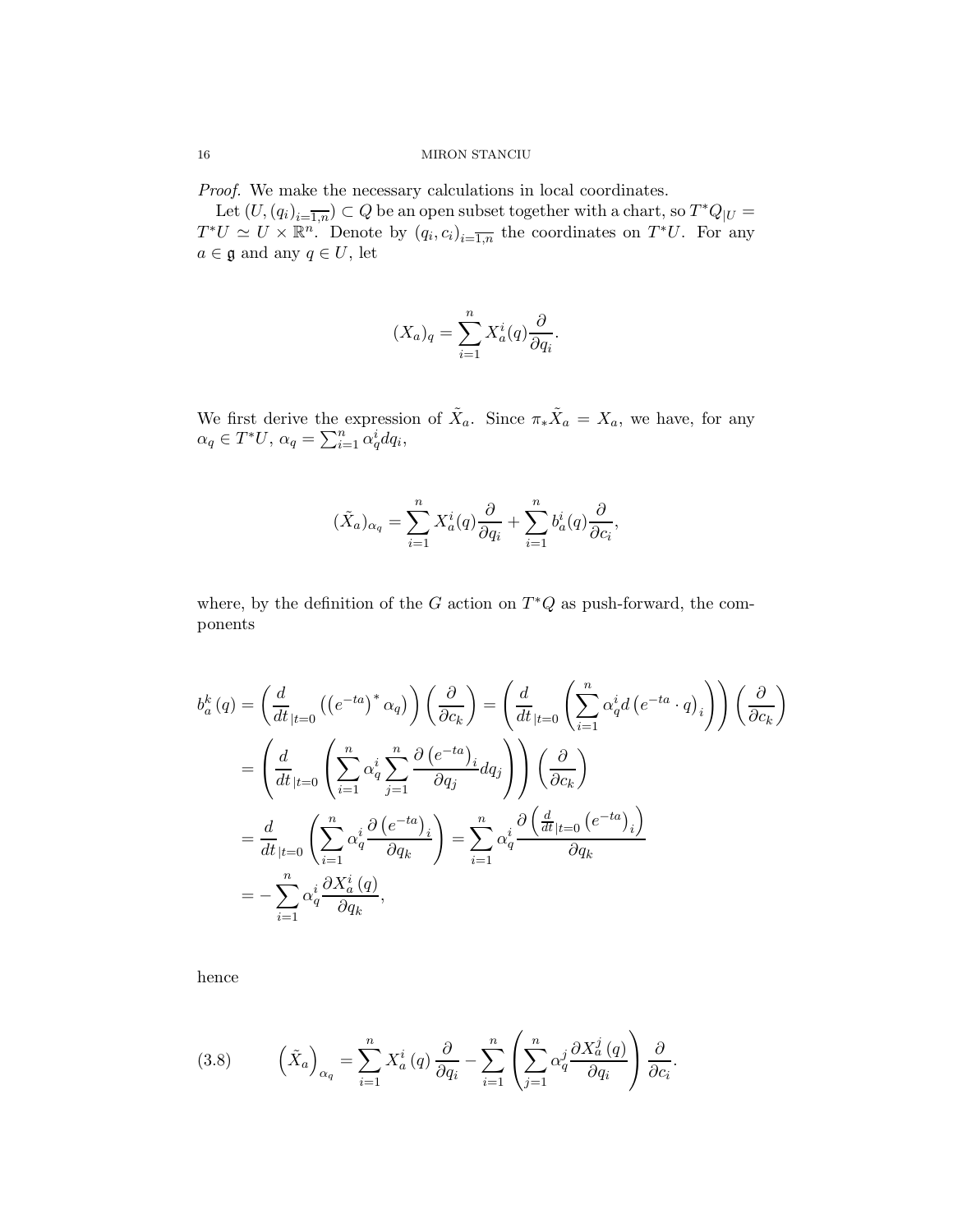Let 
$$
\alpha_{\xi}(q) = \sum_{i=1}^{n} \alpha_{\xi}^{i}(q) dq_{i}
$$
. By definition and using (3.8),  
\n(3.9)  
\n
$$
\overline{S}_{\xi*}((\tilde{X}_{a})_{\alpha_{q}}) = \frac{d}{dt}|_{t=0} (\overline{S}_{\xi} (e^{ta} \cdot \alpha_{q})) = \frac{d}{dt}|_{t=0} (e^{ta} \cdot \alpha_{q} - \alpha_{\xi} (e^{ta} \cdot q))
$$
\n
$$
= \sum_{i=1}^{n} X_{a}^{i}(q) \frac{\partial}{\partial q_{i}} - \sum_{i=1}^{n} \left( \sum_{j=1}^{n} \alpha_{q}^{j} \frac{\partial X_{a}^{j}(q)}{\partial q_{i}} \right) \frac{\partial}{\partial c_{i}}
$$
\n
$$
- \sum_{i=1}^{n} \frac{d}{dt}|_{t=0} (\alpha_{\xi}^{i} (e^{ta} \cdot q)) \frac{\partial}{\partial c_{i}}
$$
\n
$$
= \sum_{i=1}^{n} X_{a}^{i}(q) \frac{\partial}{\partial q_{i}} - \sum_{i=1}^{n} \left( \sum_{j=1}^{n} (\alpha_{q}^{j} - \alpha_{\xi}^{j}(q)) \frac{\partial X_{a}^{j}(q)}{\partial q_{i}} \right) \frac{\partial}{\partial c_{i}}
$$
\n
$$
- \sum_{i=1}^{n} \left( \sum_{j=1}^{n} \alpha_{\xi}^{j}(q) \frac{\partial X_{a}^{j}(q)}{\partial q_{i}} \right) \frac{\partial}{\partial c_{i}} - \sum_{i=1}^{n} X_{a} (\alpha_{\xi}^{i}) \frac{\partial}{\partial c_{i}}
$$
\n
$$
= (\tilde{X}_{a})_{\alpha_{q} - \alpha_{\xi}(q)} - \sum_{i=1}^{n} \left( \sum_{j=1}^{n} \alpha_{\xi}^{j}(q) \frac{\partial X_{a}^{j}(q)}{\partial q_{i}} + X_{a} (\alpha_{\xi}^{i}) \right) \frac{\partial}{\partial c_{i}}.
$$

<span id="page-16-0"></span>Let  $\theta = \sum_{i=1}^{n} \theta_i dq_i$ . The local expression of the tautological 1-form  $\eta$  on  $T^*Q$  is

$$
\eta = \sum_{i=1}^{n} c_i dq_i.
$$

Consequently,

$$
\omega_{\tilde{\theta}} = d\eta - \theta \wedge \eta = \sum_{i=1}^n dc_i \wedge dq_i - \sum_{i < j} (\theta_i c_j - \theta_j c_i) dq_i \wedge dq_j.
$$

We have  $\tilde{\theta}^{\omega_{\tilde{\theta}}} = \sum_{i=1}^n l_i \frac{\partial}{\partial q_i}$  $\frac{\partial}{\partial q_i} + \sum_{i=1}^n p_i \frac{\partial}{\partial q_i}$  $\frac{\partial}{\partial c_i}$ , satisfying

<span id="page-16-1"></span>
$$
\omega_{\tilde{\theta}}(\tilde{\theta}^{\omega_{\tilde{\theta}}},V)=\tilde{\theta}(V),\ \forall V\in T(T^*U)
$$

which, in local coordinates, is equivalent to

$$
\sum_{i=1}^{n} p_i v_i' - l_i v_i'' - \sum_{i < j} (\theta_i c_j - \theta_j c_i)(l_i v_j' - l_j v_i') = \sum_{i=1}^{n} \theta_i v_i', \ \forall v_i', v_i'' \in \mathbb{R}
$$

*i.e.*  $l_i = 0$  and  $p_i = \theta_i$  for all  $i = \overline{1, n}$ , therefore

(3.10) 
$$
\tilde{\theta}^{\omega_{\tilde{\theta}}} = \sum_{i=1}^{n} \theta_i \frac{\partial}{\partial c_i}
$$

(this again proves that  $\tilde{\theta}^{\omega_{\tilde{\theta}}}$  is tangent to the fibers of  $T^*Q$ , as shown in the previous theorem).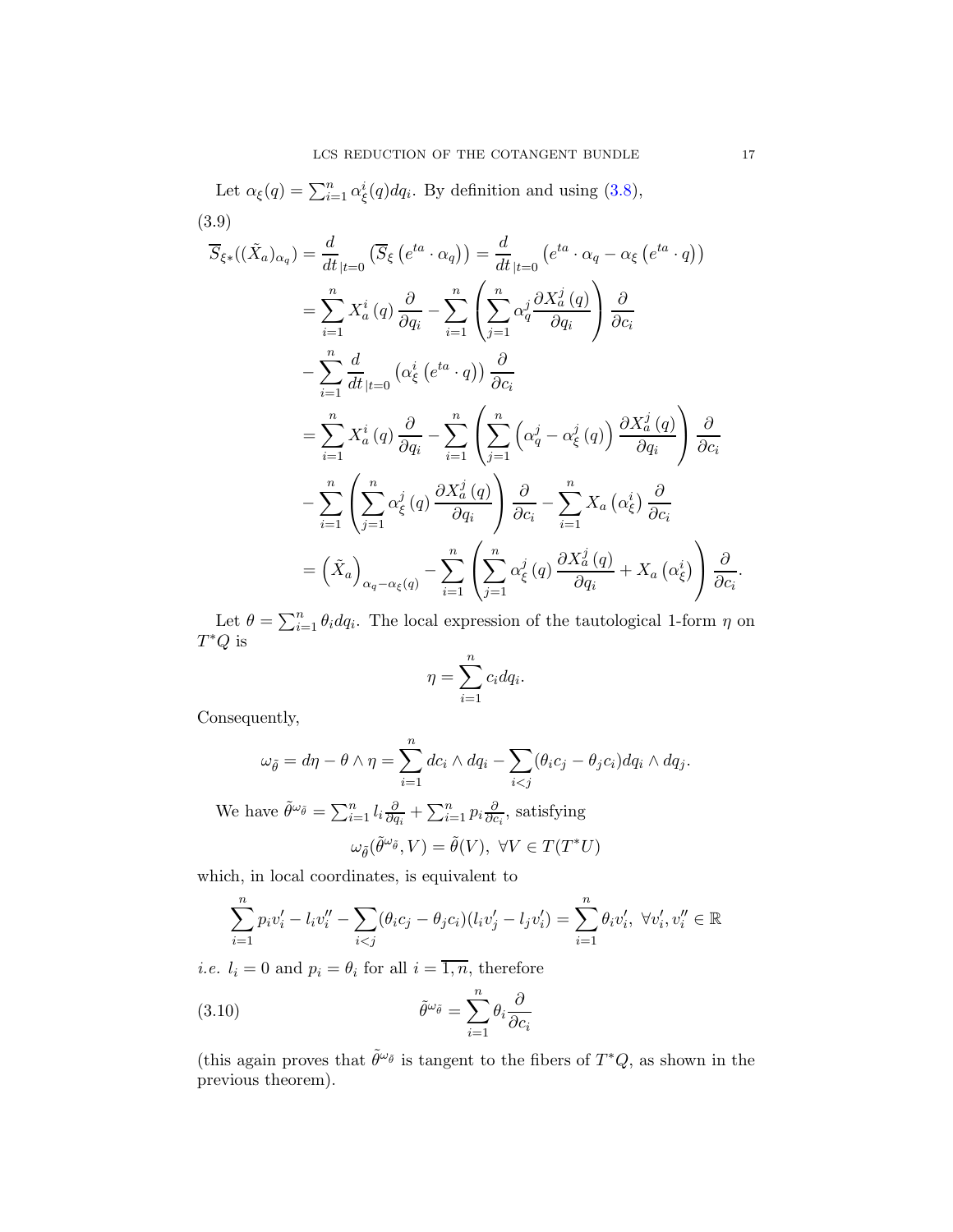Now,

<span id="page-17-1"></span>
$$
\mathcal{L}_{X_a}\alpha_{\xi} = \mathcal{L}_{X_a}(\sum_{i=1}^n \alpha_{\xi}^i dq_i) = \sum_{i=1}^n ((\mathcal{L}_{X_a}\alpha_{\xi}^i) dq_i + \alpha_{\xi}^i d(\mathcal{L}_{X_a}q_i))
$$
  
\n
$$
= \sum_{i=1}^n (X_a(\alpha_{\xi}^i) dq_i + \alpha_{\xi}^i d(X_a^i))
$$
  
\n
$$
= \sum_{i=1}^n (\alpha_{\xi}^i \sum_{j=1}^n \frac{\partial X_a^i}{\partial q_j} dq_j + X_a(\alpha_{\xi}^i) dq_i)
$$
  
\n
$$
= \sum_{i=1}^n (\sum_{j=1}^n \alpha_{\xi}^j \frac{\partial X_a^j}{\partial q_i} + X_a(\alpha_{\xi}^i)) dq_i.
$$

<span id="page-17-0"></span>Comparing  $(3.9)$ ,  $(3.10)$  and  $(3.11)$ , the proof is complete.

### 4. Examples

We now turn to a few classes of examples.

As opposed to the symplectic case (see [Proposition 3.4\)](#page-8-2), the conditions of [Theorem 3.5](#page-8-1) for the existence of  $\alpha_{\xi}$  are not always satisfied. We will see this by constructing a class of examples of cotangent bundles whose reductions at non-zero regular values are not (generally) cotangent bundles, so on such manifolds no  $\alpha_{\xi}$  with the required properties can exist.

<span id="page-17-2"></span>We first prove an elementary lemma:

**Lemma 4.1:** Let M be a manifold with a free  $S^1$  action. Take  $\xi \in \mathbb{R}, \xi \neq 0$ and consider the action of  $\mathbb{R}$  on  $\mathbb{R} \times M$ ,

$$
s \cdot (t, m) = (t + \xi s, e^{is} \cdot m), \ \forall (t, m) \in \mathbb{R} \times M, \ \forall s \in \mathbb{R}.
$$

Then there is a diffeomorphism  $\varphi : (\mathbb{R} \times M)/\mathbb{R} \longrightarrow M$ .

If  $\alpha \in \Omega^k(\mathbb{R} \times M)$  is invariant and basic with regards to this  $\mathbb{R}$ -action, then it descends to  $\alpha_0 = \alpha_{|\{0\} \times M}$  on M.

Proof. Consider the map

$$
\tilde{\varphi} : \mathbb{R} \times M \longrightarrow M, \ \tilde{\varphi}(t,m) = e^{-\frac{it}{\xi}} \cdot m.
$$

This is obviously a surjective submersion and only depends on the equivalence class  $[(t, m)]$  since, for any  $s \in \mathbb{R}$ ,

$$
\tilde{\varphi}(t+s\xi, e^{is} \cdot m) = e^{-\frac{i(t+s\xi)}{\xi}} \cdot (e^{is} \cdot m) = e^{-\frac{it}{\xi}} e^{-is} \cdot (e^{is} \cdot m) = e^{-\frac{it}{\xi}} \cdot m
$$

$$
= \tilde{\varphi}(t,m),
$$

so it descends to a diffeomorphism  $\varphi : (\mathbb{R} \times M)/\mathbb{R} \longrightarrow M$ .

Take now  $\alpha \in \Omega^k(\mathbb{R} \times M)$  invariant and basic with regards to the R-action. We want to show that  $\tilde{\varphi}^* \alpha_0 = \alpha$ . Indeed, denoting  $i : \{0\} \times M \longrightarrow \mathbb{R} \times M$ the natural inclusion,

$$
\tilde{\varphi}^* \alpha_0 = \tilde{\varphi}^* i^* \alpha = (i \circ \tilde{\varphi})^* \alpha,
$$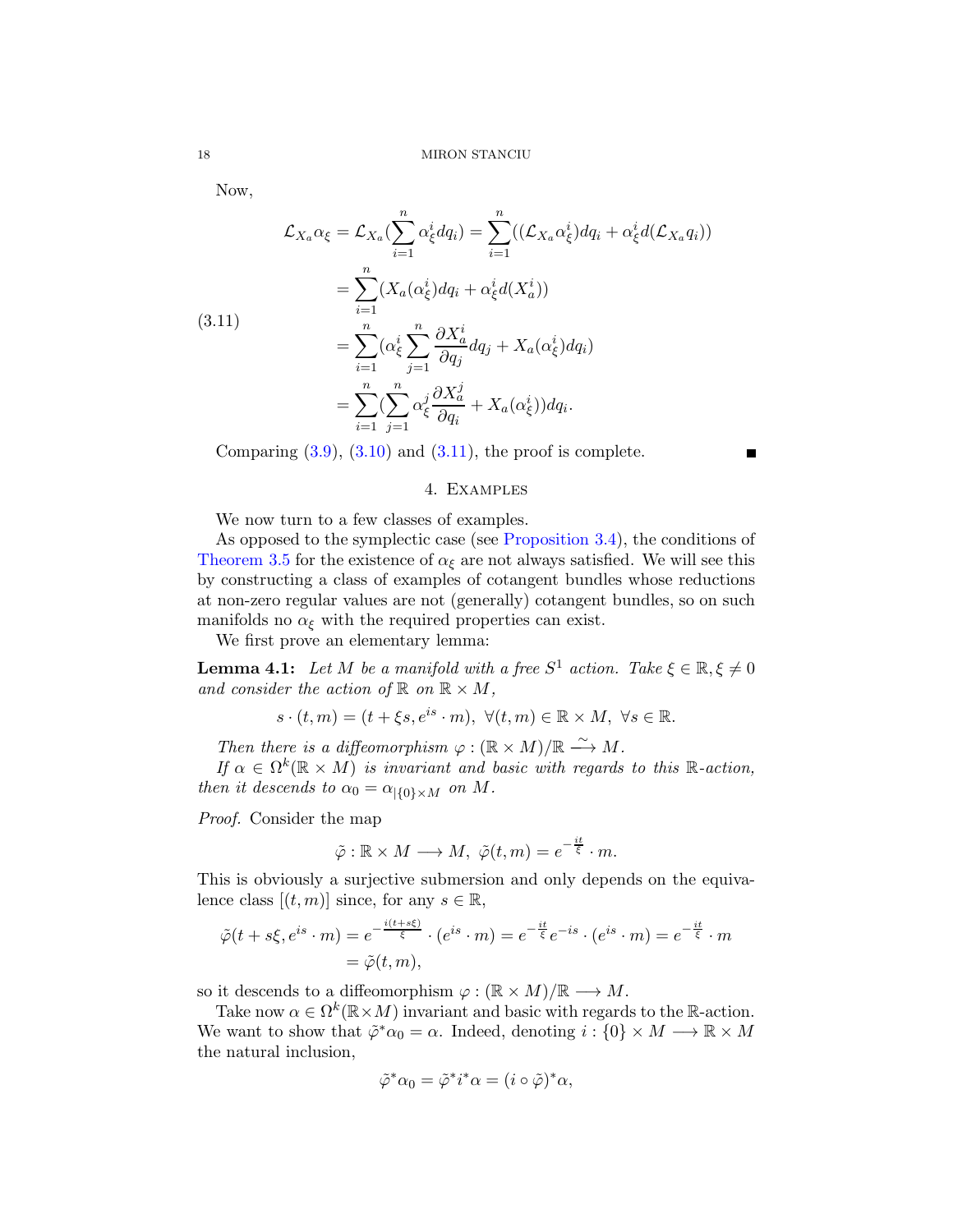so we need  $(i \circ \tilde{\varphi})^* \alpha = \alpha$ . In order not to burden the notations, we prove this for  $\alpha$  a 1-form; the general case follows in exactly the same manner.

Let  $(u, v) \in T_t \mathbb{R} \times T_m M$ . Note first that

$$
d_{(t,m)}\tilde{\varphi}(u,v) = \frac{d}{ds}\Big|_{s=0} \tilde{\varphi}(t+su,\gamma(s)) = \frac{d}{ds}\Big|_{s=0} \left(e^{-\frac{i(t+su)}{\xi}} \cdot \gamma(s)\right)
$$
  

$$
= \left(e^{-\frac{it}{\xi}}\cdot\right)_* \left(\frac{d}{ds}\Big|_{s=0} \left(e^{-\frac{isu}{\xi}} \cdot \gamma(s)\right)\right)
$$
  

$$
= \left(e^{-\frac{it}{\xi}}\cdot\right)_* \left(X_{-\frac{u}{\xi}}(m)+v\right),
$$

where  $\gamma$  is an integral curve for v in m and X. are the fundamental vector fields associated with the  $S^1$ -action on M. On the other hand, we have

$$
(i \circ \tilde{\varphi})(t,m) = (0, e^{-\frac{it}{\xi}} \cdot m) = -\frac{t}{\xi} \cdot (t, m).
$$

We now use the two above equalities to compute

$$
((i \circ \tilde{\varphi})^* \alpha)_{(t,m)} (u, v) = \alpha_{-\frac{t}{\xi} \cdot (t,m)} (i_* \tilde{\varphi}_*(u, v))
$$
  

$$
= \alpha_{-\frac{t}{\xi} \cdot (t,m)} \left( 0, \left( e^{-\frac{it}{\xi}} \cdot \right)_* \left( X_{-\frac{u}{\xi}} (m) + v \right) \right)
$$
  

$$
= \alpha_{-\frac{t}{\xi} \cdot (t,m)} \left( -\frac{t}{\xi} \cdot \right)_* (0, X_{-\frac{u}{\xi}} (m) + v)
$$
  

$$
= \alpha_{(t,m)} (0, X_{-\frac{u}{\xi}} (m) + v)
$$
  

$$
= \alpha_{(t,m)} (u, v),
$$

where for the second to last equality we used the R-invariance of  $\alpha$  and for the last we used that it is basic, so  $\alpha_{(t,m)}(u, X_{\frac{u}{\xi}}(m)) = 0$ . This concludes the proof.

<span id="page-18-0"></span>**Proposition 4.2:** Let M be a manifold with a free  $S^1$  action. This determines an action of  $S^1$  on  $Q = S^1 \times M$ ,

$$
e^{it} \cdot (z,m) = (z, e^{it} \cdot m), \ \forall (z,m) \in Q.
$$

Let  $\theta$  be the canonical 1-form on  $S^1$ ; we also denote by  $\theta$  its pullback to Q.

Then the reduction of  $(T^*(S^1 \times M), \tilde{\omega} = \omega_{\tilde{\theta}}, \tilde{\theta})$  with respect to a non-zero value  $\xi \in \mathbb{R}$  is

$$
(T^*(S^1 \times M))_{\xi} \simeq (S^1 \times \mu'^{-1}(\xi), \tilde{\omega}_{|S^1 \times \mu'^{-1}(\xi)}, \tilde{\theta}_{|S^1 \times \mu'^{-1}(\xi)}),
$$

where  $\mu': T^*M \longrightarrow \mathbb{R}$  is the symplectic momentum mapping determined by the action of  $S^1$  on  $T^*M$ .

Proof. Recall from [Proposition 2.14](#page-5-2) that we have

$$
\mu: T^*(S^1 \times M) \simeq S^1 \times \mathbb{R} \times T^*M \longrightarrow \mathbb{R},
$$
  

$$
\mu(z, t, \alpha_m) = \mu'(\alpha_m) = -\alpha_m(X),
$$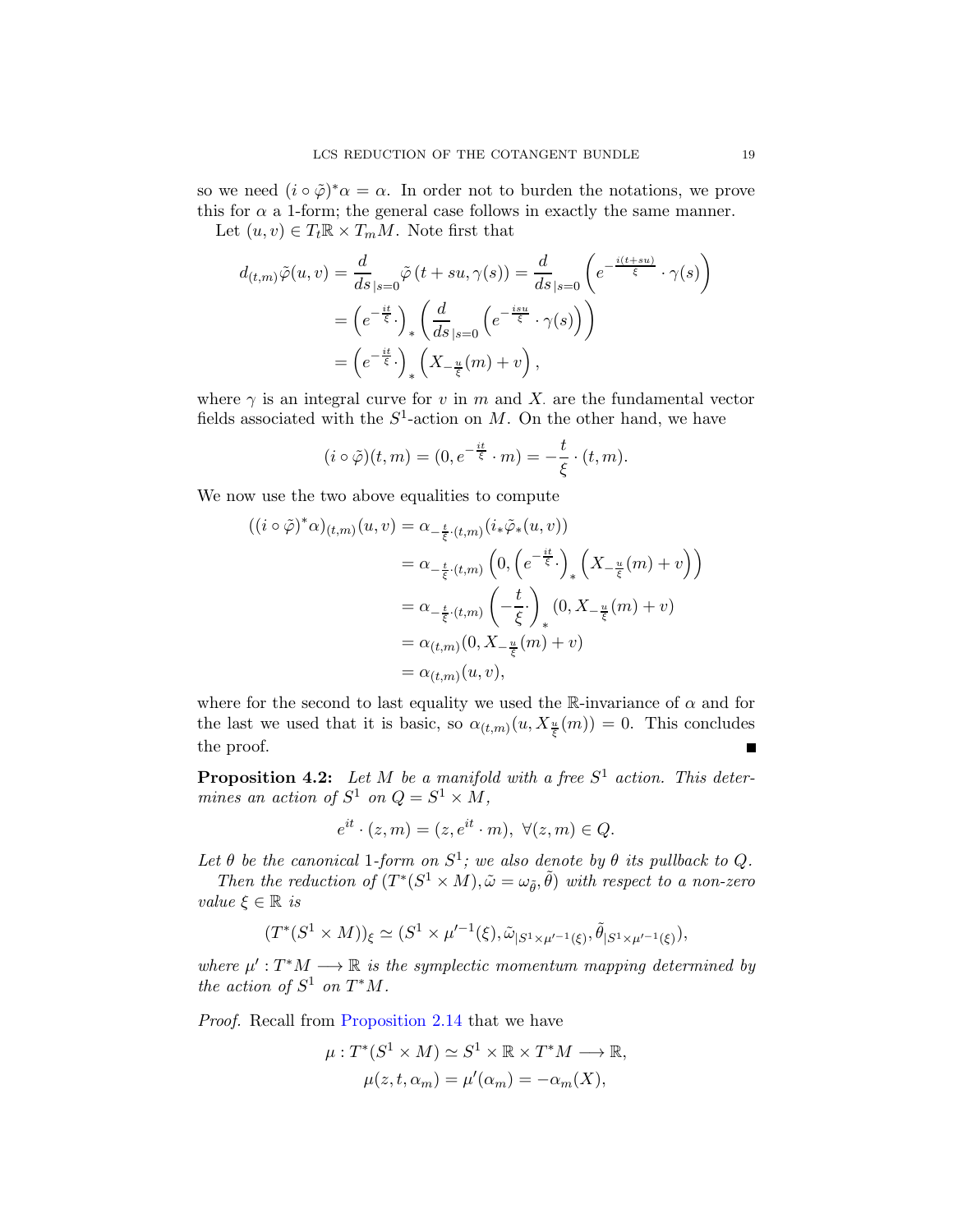where we denote by  $X = X_1$  the fundamental vector field corresponding to  $1 \in \mathbb{R} \simeq \mathfrak{g}$ . Hence,

$$
\mu^{-1}(\xi) = S^1 \times \mathbb{R} \times \mu'^{-1}(\xi).
$$

Recall that

$$
(T^*(S^1 \times M))_{\xi} \simeq \mu^{-1}(\xi)/\langle \tilde{X} + \xi \tilde{\theta}^{\tilde{\omega}} \rangle,
$$

where  $\tilde{X}$  is the fundamental vector field of the action of  $S^1$  on  $T^*M$ .

A quick computation shows that  $\tilde{\theta}^{\tilde{\omega}}$  is the generator of TR, so the action of R on  $\mu^{-1}(\xi) = \mathbb{R} \times (S^1 \times \mu'^{-1}(\xi))$  given by the foliation associated to the distribution  $\langle \tilde{X} + \xi \tilde{\theta} \tilde{\phi} \rangle$  is precisely of the type described in [Lemma 4.1.](#page-17-2) Now,  $\alpha = \tilde{\omega} \in \Omega^2(\mu^{-1}(\xi))$  is both R-invariant and basic automatically, as the theory of LCS reduction (see [Theorem 2.15\)](#page-6-1) already assures us it descends to the quotient.

In conclusion, [Lemma 4.1](#page-17-2) gives us

$$
(T^*(S^1 \times M))_{\xi} \simeq (S^1 \times \mu'^{-1}(\xi), \omega_{\tilde{\theta}|S^1 \times \mu'^{-1}(\xi)}, \tilde{\theta}|_{S^1 \times \mu'^{-1}(\xi)}),
$$

as claimed.

Note that, in particular, this implies that the reduces LCS manifold is not necessarily a cotangent bundle.

**Example 4.3:** Take  $M = S^3$  with the standard action of  $S^1$ . According to [Theorem 3.5,](#page-8-1)

$$
(T^*(S^1 \times S^3))_0 \simeq T^*(S^1 \times \mathbb{CP}^1).
$$

We have the momentum map

$$
\mu': T^*S^3 \simeq S^3 \times \mathbb{R}^3 \longrightarrow \mathbb{R}, \ \mu'(q,(a,b,c)) = c,
$$

where we have a canonical trivialization for the cotangent bundle  $T^*S^3$  arising from the quaternionic structure of  $S^3$ .

Then, according to [Proposition 4.2,](#page-18-0)

$$
(T^*(S^1 \times S^3))_{\xi} \simeq S^1 \times S^3 \times \mathbb{R}^2 \not\simeq T^*(S^1 \times \mathbb{CP}^1).
$$

As opposed to the case described in [Proposition 4.2,](#page-18-0) where [Theorem 3.5](#page-8-1) doesn't work, there is a situation in which an  $\alpha_{\xi}$  as required can be constructed using the results from the symplectic case:

**Proposition 4.4:** If there exists a function  $f \in C^{\infty}(Q)$  such that, for all  $a \in \mathfrak{g}_{\xi}, X_a(f) = \xi(a)$ , then an  $\alpha_{\xi}$  satisfying the hypotheses of [Theorem 3.5,](#page-8-1) namely

$$
(\alpha_{\xi})_q \in \mu^{-1}(\xi), \ \forall q \in Q, \mathcal{L}_{X_a} \alpha_{\xi} = \xi(a)\theta, \ \forall a \in G_{\xi}.
$$

exists.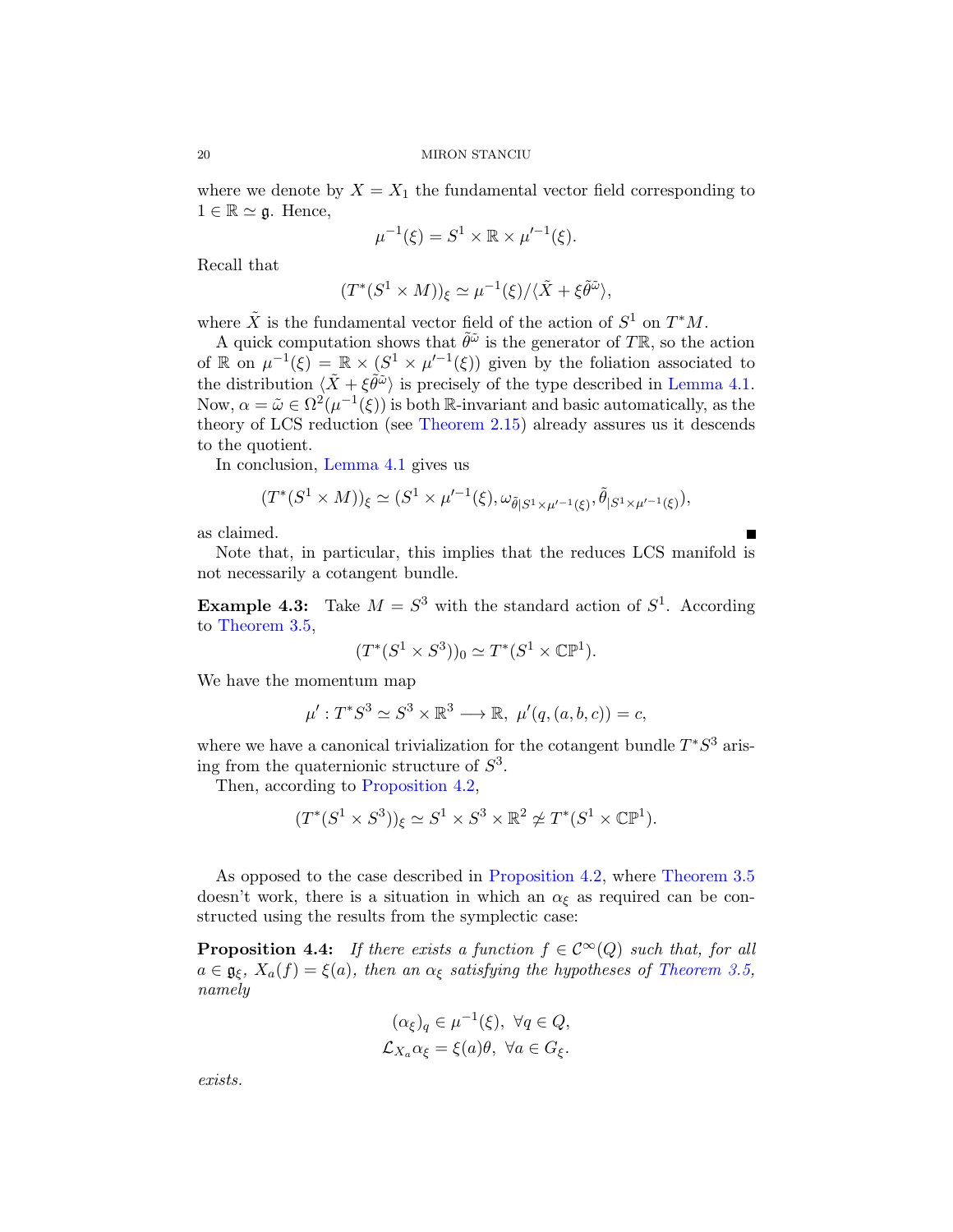*Proof.* Take an  $\beta_{\xi}$  as in [Proposition 3.4](#page-8-2) *i.e.* satisfying

$$
(\beta_{\xi})_q \in \mu^{-1}(\xi), \ \forall q \in Q, \mathcal{L}_{X_a} \beta_{\xi} = 0, \ \forall a \in G_{\xi}.
$$

Then, taking  $\alpha_{\xi} = \beta_{\xi} + f\theta$ , we have

$$
(\alpha_{\xi})_q \in \mu^{-1}(\xi), \ \forall q \in Q,
$$
  

$$
\mathcal{L}_{X_a} \alpha_{\xi} = \mathcal{L}_{X_a} (\beta_{\xi} + f\theta) = X_a(f)\theta = \xi(a)\theta, \ \forall a \in G_{\xi}.
$$

Remark 4.5: Note that for the hypotheses of the above theorem to apply in a useful way, neither  $M$  nor  $G$  can be compact. Otherwise,  $df$  would be zero in at least one point along an orbit of G, and the equality  $X_a(f) = \xi(a)$ could not hold for  $\xi \neq 0$ .

One very simple case where the hypotheses are satisfied is for an action of  $\mathbb R$  on a non-compact manifold Q, by picking f to be a function that increases linearly along the (only) fundamental vector field.

Acknowledgments. I would like to thank my advisor Liviu Ornea for his guidance and suggestions throughout.

#### <span id="page-20-0"></span>**REFERENCES**

- <span id="page-20-1"></span>[AM] R. Abraham, J. E. Marsden, *Foundations of Mechanics, Second Edition*, Addison-Wesley Publishing Company, Inc. (1978). (Cited on page [1.](#page-0-1))
- <span id="page-20-7"></span>[Baz] G. Bazzoni, EMS Surv. Math. Sci. 5 (1) (2018), 129-154. (Cited on page [2.](#page-1-0))
- <span id="page-20-11"></span>[BGP] F. Belgun, O. Goertsches, D. Petrecca, Locally conformally symplectic convexity, Journal of Geometry and Physics 135 (2019), 235-252. (Cited on page [5.](#page-4-4))
- <span id="page-20-2"></span>[Br] R. Bryant, An introduction to Lie groups and symplectic geometry, Geometry and quantum field theory, IAS/Park City Math. Series 1, American Mathematical society (1995), 5-181. (Cited on pages [1](#page-0-1) and [6.](#page-5-3))
- <span id="page-20-8"></span>[EM] Y. Eliashberg, E. Murphy, Making cobordisms symplectic, arXiv:1504.06312. (Cited on pages [2](#page-1-0) and [4.](#page-3-0))
- <span id="page-20-9"></span>[HR1] S. Haller, T. Rybicki, Reduction for locally conformal symplectic manifolds, Journal of Geometry and Physics 37 (2001), 262-271. (Cited on pages [2](#page-1-0) and [5.](#page-4-4))
- <span id="page-20-10"></span>[HR2] S. Haller, T. Rybicki, On the group of diffeomorphisms preserving a locally conformal symplectic structure, Annals of Global Analysis and Geometry 17, Issue 5 (1999), 475-502. (Cited on pages [2,](#page-1-0) [3,](#page-2-2) and [5.](#page-4-4))
- <span id="page-20-12"></span>[I] N. Istrati, A characterisation of toric LCK manifolds, Journal of Symplectic Geometry 17 (2019), no. 5, 1297-1316. (Cited on page [5.](#page-4-4))
- <span id="page-20-6"></span>[Lee] H.C. Lee, A kind of even-dimensional differential geometry and its application to exterior calculus, Amer. J. of Math. 65 (1943), 433-438. (Cited on page [2.](#page-1-0))
- [MW1] J. E. Marsden, A. Weinstein, Coadjoint orbits, vortices and Clebsch variables for incompressible fluids, Physica D 7 (1983), 305-323. (Cited on page [2.](#page-1-0))
- <span id="page-20-4"></span>[MW1] J. E. Marsden, A. Weinstein, The Hamiltonian structure of the Maxwell-Vlasov equations, Physica D  $4$  (1982), 394-406. (Cited on page [2.](#page-1-0))
- <span id="page-20-5"></span>[MW2] J. E. Marsden, A. Weinstein, Coadjoint orbits, vortices and Clebsch variables for incompressible fluids, Physica D 7 (1983), 305-323. (Cited on page [2.](#page-1-0))
- <span id="page-20-3"></span>[MS] D. McDuff, D. Salamon, Introduction to symplectic topology, Oxford Mathematical Monographs. Oxford Science Publications. The Clarendon Press, Oxford University Press, New York, 1995. (Cited on page [1.](#page-0-1))